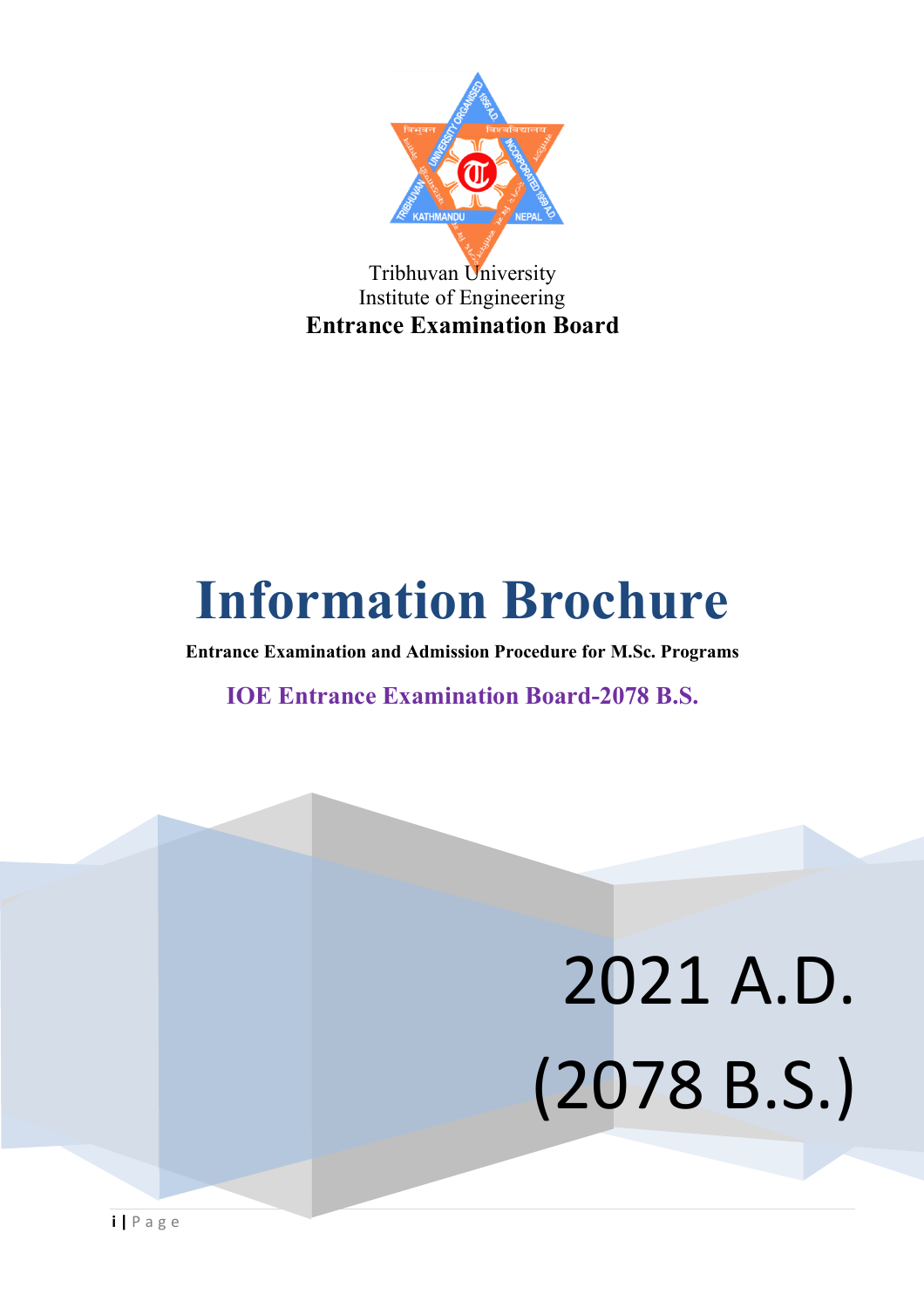

#### **Tribhuvan University Institute of Engineering Entrance Examination Board**

#### **Detailed Schedule for Entrance Examination of Masters Programs – 2078**

**Time and Date for Online Application:**

From 10 AM, 3rd Mangsir 2078 (19th November 2021) To 3 PM, 17th Mangsir 2078 (3rd December 2021)

Admit card can be downloaded from: 23<sup>rd</sup> Mangsir 2078 (9<sup>th</sup> December 2021) From website: www.ioe.edu.np or https://entrance.ioe.edu.np/

Entrance Examination will be held at ICTC, IOE, Pulchowk: From 26th Mangsir 2078 (12nd December 2021)

Publication of Result: 2<sup>nd</sup> Poush 2078 (17<sup>th</sup> December 2021)

Admission Notice for the successful candidates shall be published by the Admission Committees of Constituent Campuses of IOE.

त्रि वि इन्जिनियरिङ्ग अध्ययन संस्थानद्वारा शैक्षिक बर्ष २०७८।०७९ मा संचालन गरिने स्नातकोत्तर तहको प्रवेश परीक्षा उत्तीर्ण गर्ने परिक्षार्थीहरु नेपाल सरकार, शिक्षा मन्त्रालयको छात्रबृत्ती सम्वन्धी नियमावली अनुसार तोकिएको कानुनी मापदण्ड पुरा गरेमा सो मन्त्रालयद्वारा २०७८।०७९ मा प्रदान गरिने स्नातकोत्तर तहका उच्च शिक्षाका छात्रबृत्तीहरुका लागि समेत उम्मेदवार हुन योग्य हुनेछन।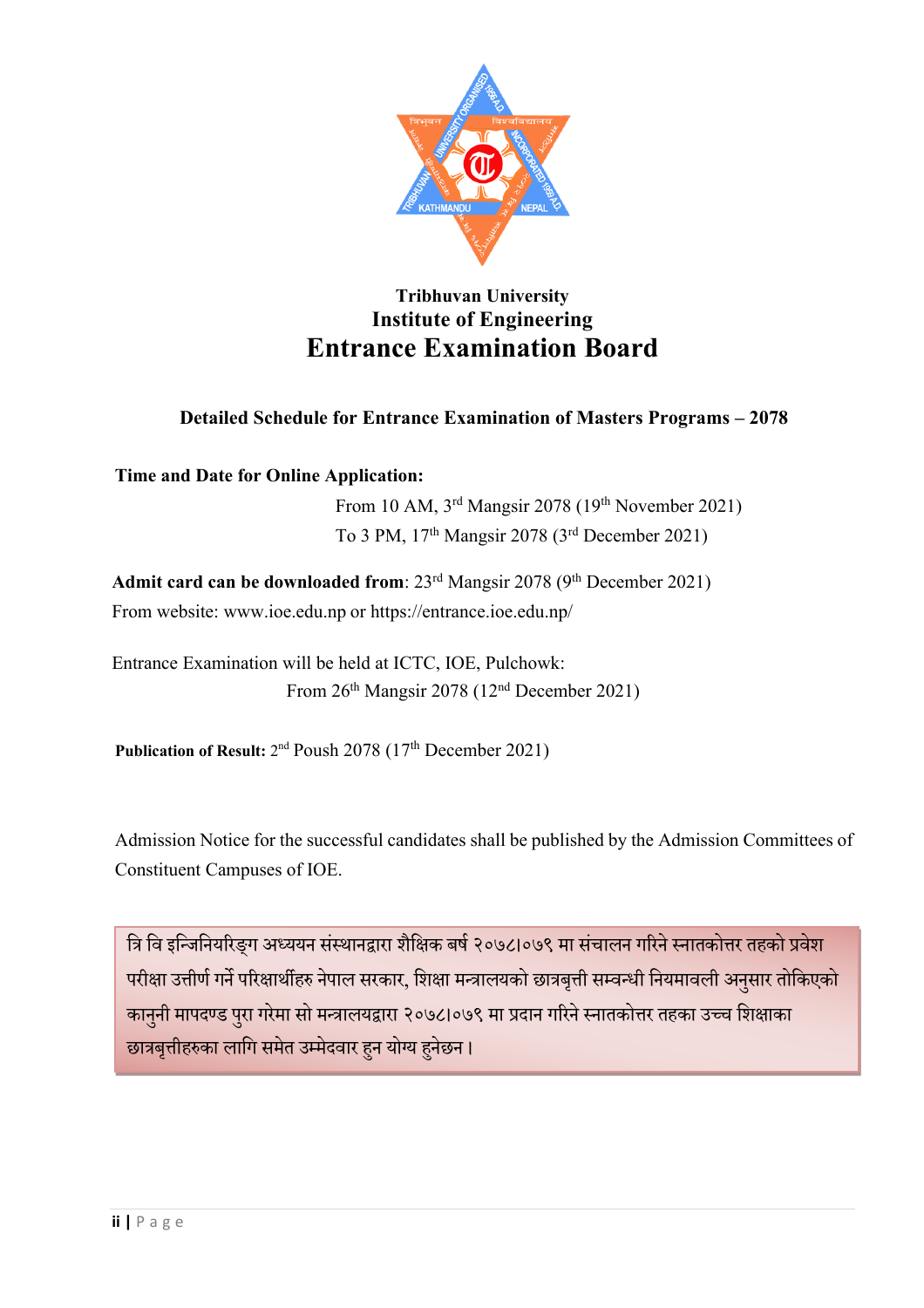#### **Table of Contents**

| $\mathbf{1}$            |       |                                                                                                                                                                                                                               |  |
|-------------------------|-------|-------------------------------------------------------------------------------------------------------------------------------------------------------------------------------------------------------------------------------|--|
|                         | 1.1   |                                                                                                                                                                                                                               |  |
|                         | 1.1.  | Initiation of (Post Graduate) Master Programs in (IOE) Constituent Campuses 1                                                                                                                                                 |  |
|                         | 1.2.  |                                                                                                                                                                                                                               |  |
|                         | 1.3.  |                                                                                                                                                                                                                               |  |
|                         | 1.4.  |                                                                                                                                                                                                                               |  |
|                         | 1.5.  |                                                                                                                                                                                                                               |  |
| $\overline{2}$          |       |                                                                                                                                                                                                                               |  |
|                         | 2.1   |                                                                                                                                                                                                                               |  |
|                         | 2.2   |                                                                                                                                                                                                                               |  |
|                         | 2.3   |                                                                                                                                                                                                                               |  |
|                         | 2.4   |                                                                                                                                                                                                                               |  |
|                         | 2.5   |                                                                                                                                                                                                                               |  |
|                         | 2.6   |                                                                                                                                                                                                                               |  |
|                         | 2.7   |                                                                                                                                                                                                                               |  |
|                         | 2.8   |                                                                                                                                                                                                                               |  |
| $\mathbf{3}$            |       |                                                                                                                                                                                                                               |  |
|                         | 3.1   |                                                                                                                                                                                                                               |  |
|                         | 3.1.1 |                                                                                                                                                                                                                               |  |
|                         | 3.1.2 |                                                                                                                                                                                                                               |  |
|                         | 3.2   |                                                                                                                                                                                                                               |  |
|                         | 3.2.1 | Applied Science (AS) manufactured and the control of the state of the state of the state of the state of the state of the state of the state of the state of the state of the state of the state of the state of the state of |  |
|                         | 3.2.2 |                                                                                                                                                                                                                               |  |
|                         | 3.2.3 |                                                                                                                                                                                                                               |  |
|                         | 3.2.4 |                                                                                                                                                                                                                               |  |
|                         | 3.2.5 |                                                                                                                                                                                                                               |  |
|                         | 3.2.6 |                                                                                                                                                                                                                               |  |
|                         | 3.2.7 |                                                                                                                                                                                                                               |  |
|                         | 3.2.8 |                                                                                                                                                                                                                               |  |
| $\overline{\mathbf{4}}$ |       |                                                                                                                                                                                                                               |  |
|                         | 4.1   |                                                                                                                                                                                                                               |  |
|                         | 4.2   |                                                                                                                                                                                                                               |  |
|                         | 4.2.1 |                                                                                                                                                                                                                               |  |
|                         | 4.2.2 |                                                                                                                                                                                                                               |  |
|                         | 4.2.3 |                                                                                                                                                                                                                               |  |
|                         |       |                                                                                                                                                                                                                               |  |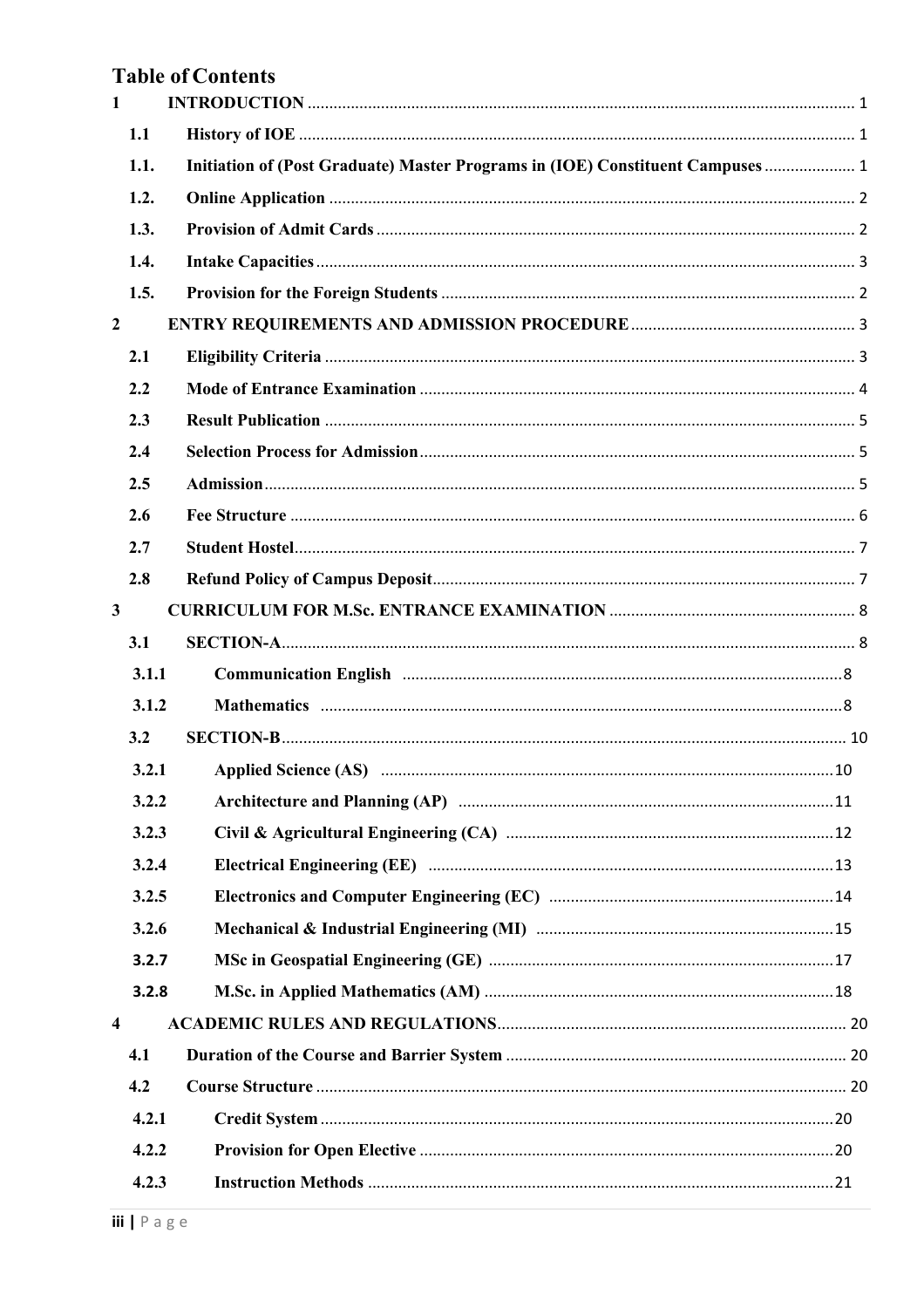| 4.4 |  |
|-----|--|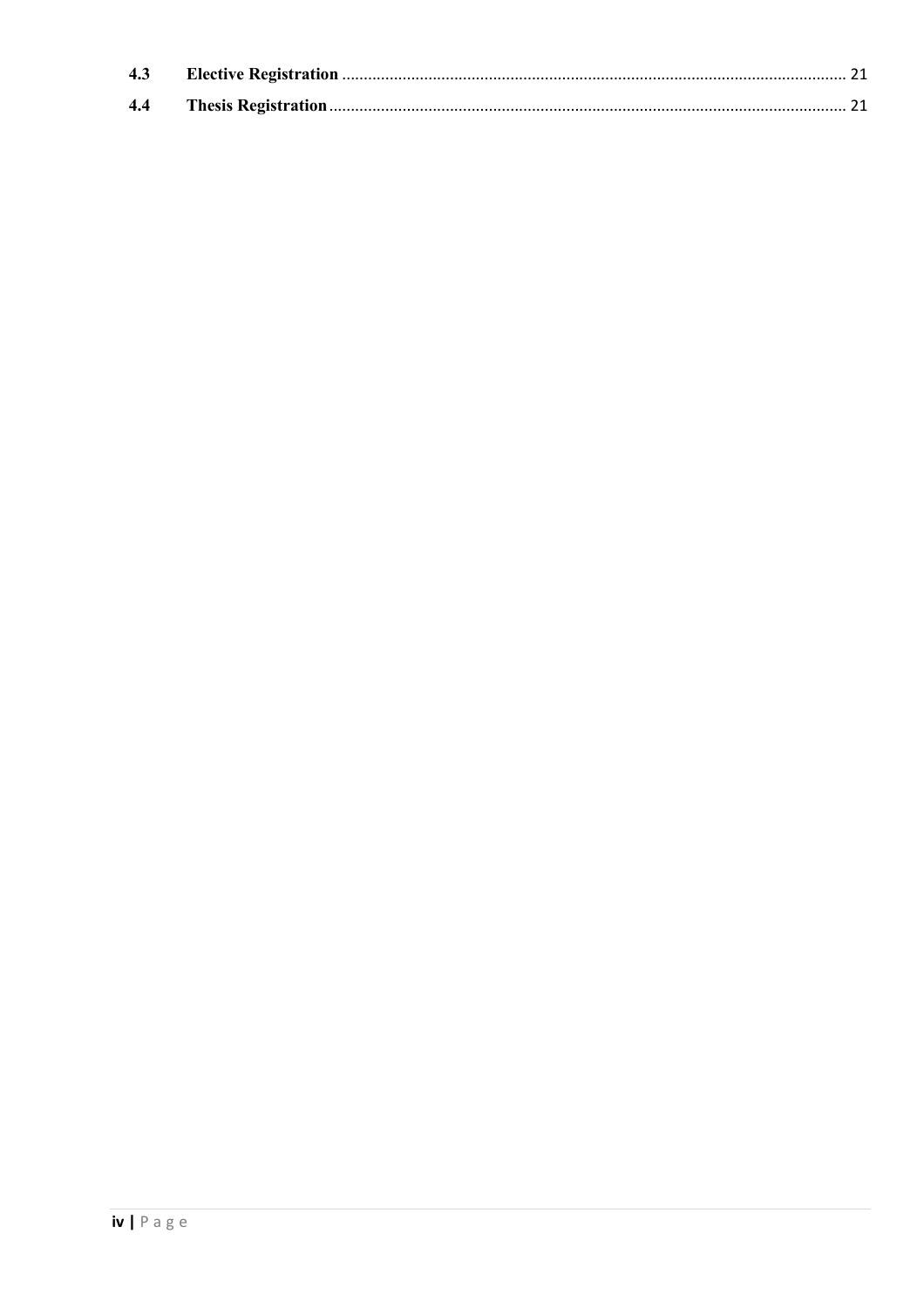#### **1 INTRODUCTION**

#### **1.1 History of IOE**

History of Engineering education in Nepal can be traced since 1942 A.D., when Technical Training School was established. Engineering section of the school offered only trades and civil suboverseer's programs. In 1959 A.D., Nepal Engineering Institute, with the assistance of the government of India, started offering civil overseer courses leading to Diploma in Civil Engineering. The Technical Training Institute established in 1965 A.D., with the assistance from the Government of Federal Republic of Germany, offered technician courses in General Mechanics, Auto Mechanics, Electrical Engineering and Mechanical Drafting.

In 1972 A.D., the Nepal Engineering Institute at Pulchowk and the Technical Training Institute at Thapathali were brought together under the umbrella of the Tribhuvan University to constitute the Institute of Engineering and the Nepal Engineering Institute and the Technical Training Institute were renamed as Pulchowk Campus and Thapathali Campus respectively.

Since then, the Institute of Engineering has expanded considerably. The technician programs in Electrical, Electronics, Refrigeration/Air-conditioning Engineering were started in the Pulchowk Campus, with the assistance from UNDP/ILO in 1972 A.D. The Architecture Technician program was started by the IOE in its own effort in 1973 A.D. As first Bachelor's Degree level course in Engineering in Nepal, B. E. Civil Engineering was started in 1984 A.D. in its own effort. In 1994 A.D., with the assistance of the World Bank, the Swiss Government, and the Canadian Government, Bachelor Degree level courses in Engineering were extended to Electronics & Communication and Electrical engineering and, in 1995 A.D. Mechanical engineering and Architecture were started in the Pulchowk Campus. From the academic year 1998/99 A.D. Bachelor's Degree program in Computer Engineering and from 2001 A.D., Bachelor's Program in Agriculture Engineering were started at Purwanchal Campus, Dharan. In 2006 A.D., Bachelor's Program in Industrial Engineering, and in 2015 A.D., Bachelor's Program in Automobile Engineering were started at Thapathali Campus. Similarly, Bachelor's Program in Aerospace Engineering and Chemical Engineering were started in 2018 A.D. and 2019 A.D. respectively at Pulchowk Campus.

From the year 2014 A.D., all the diploma programs were phased out and the IOE concentrated its programs spanning from Bachelor through Master to Ph.D. levels.

#### **1.1. Initiation of (Post Graduate) Master Programs in (IOE) Constituent Campuses**

In 1996 A.D. Pulchowk Campus, with support from the Norwegian Government, started M.Sc. Courses in Urban Planning, Structural Engineering, Environmental Engineering and Water Resources Engineering. Pulchowk Campus also started M.Sc. courses in Renewable Energy Engineering, Geotechnical Engineering, Information and Communication and Power System Engineering effective from December, 2001 A.D. Currently, there are in total 23 different M.Sc programs in Pulchowk Campus. Pulchowk Campus also started regular Ph.D. admission from academic session 2010/11 A.D. in all departments. IOE has expanded Master's program in other constituent campuses since 2014 A.D. (2071 BS). Currently, there are three, five and three M.Sc programs in Thapathali Campus, Paschimanchal Campus and Purwanchal Campus respectively. A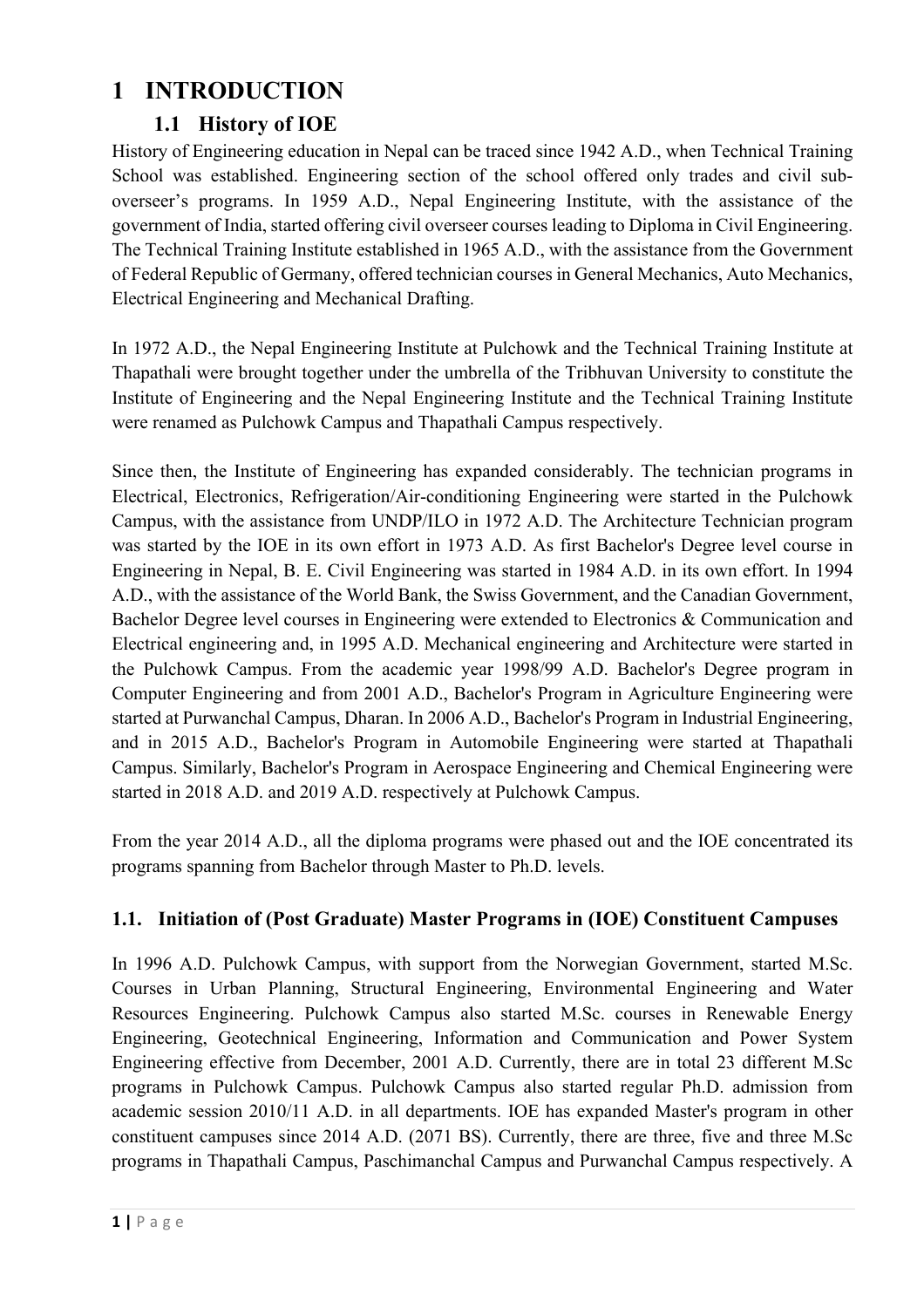category-wise detail of thirty-four different Master Programs and their intake capacities are given in Section 1.4 in Table I and Table II.

#### **1.2. Online Application**

The candidate willing to appear in the entrance examination to get enrollment into the M.Sc. program should fill and submit the Application Form online within the deadline prescribed by the Entrance Examination Board. Application forms will be available in the websites: **https://entrance.ioe.edu.np**. from 3rd Mangsir 2078 (19th November 2021). The application procedures are as follows:

- 1. The candidate should deposit an amount of Rs 2,000 as an application fee for entrance Examination in Account No. 00915056064 of the Siddhartha Bank Limited by submitting a specially prepared voucher by filling applicant's name and date of birth in it. The Candidate can also deposit an amount of Rs.2000/- using Siddhartha BankSmart, e-Sewa, connectIPS and Khalti using the specified procedure. However, the candidate should not make direct bank transfer of Rs. 2000 to this account. The Voucher No. / Transaction ID No. needs to be specified in the online application form. This application fee is non-refundable and will not be refunded in any case.
- 2. The candidate must select the appropriate entrance stream.
- 3. The candidate should fill up the other required fields in the form without skipping any steps.
- 4. The candidate also needs to upload his/her color photograph of prescribed specification and one of the following identification documents.
	- Citizenship certificate
	- Passport

If any change has to be made in the submitted application form, the applicant should submit request for correction with the paid Bank voucher. Applicant has to pay NRs 150 to edit six or less number of normal text fields. For low resolution photo or Identification document change he/she has to pay NRs 200.00. For name, photo or ID document correction, he/she has to pay NRs 500. This amount must be deposited in the account whose description is provided below:

#### **Bank Name : Siddhartha Bank Limited**

**Account Name : IOE Entrance Examination**

**Account No : 00915056064**

#### **1.3. Provision of Admit Cards**

Admit card can be downloaded from 23rd Mangsir 2078 (9th December 2021) onwards from the website: **https://entrance.ioe.edu.np. Applicants should bring the color printed admit card and the mentioned original identification document with him/her during the entrance examination.** Without original ID document and color printed admit card, applicant will not be allowed to appear in the entrance examination.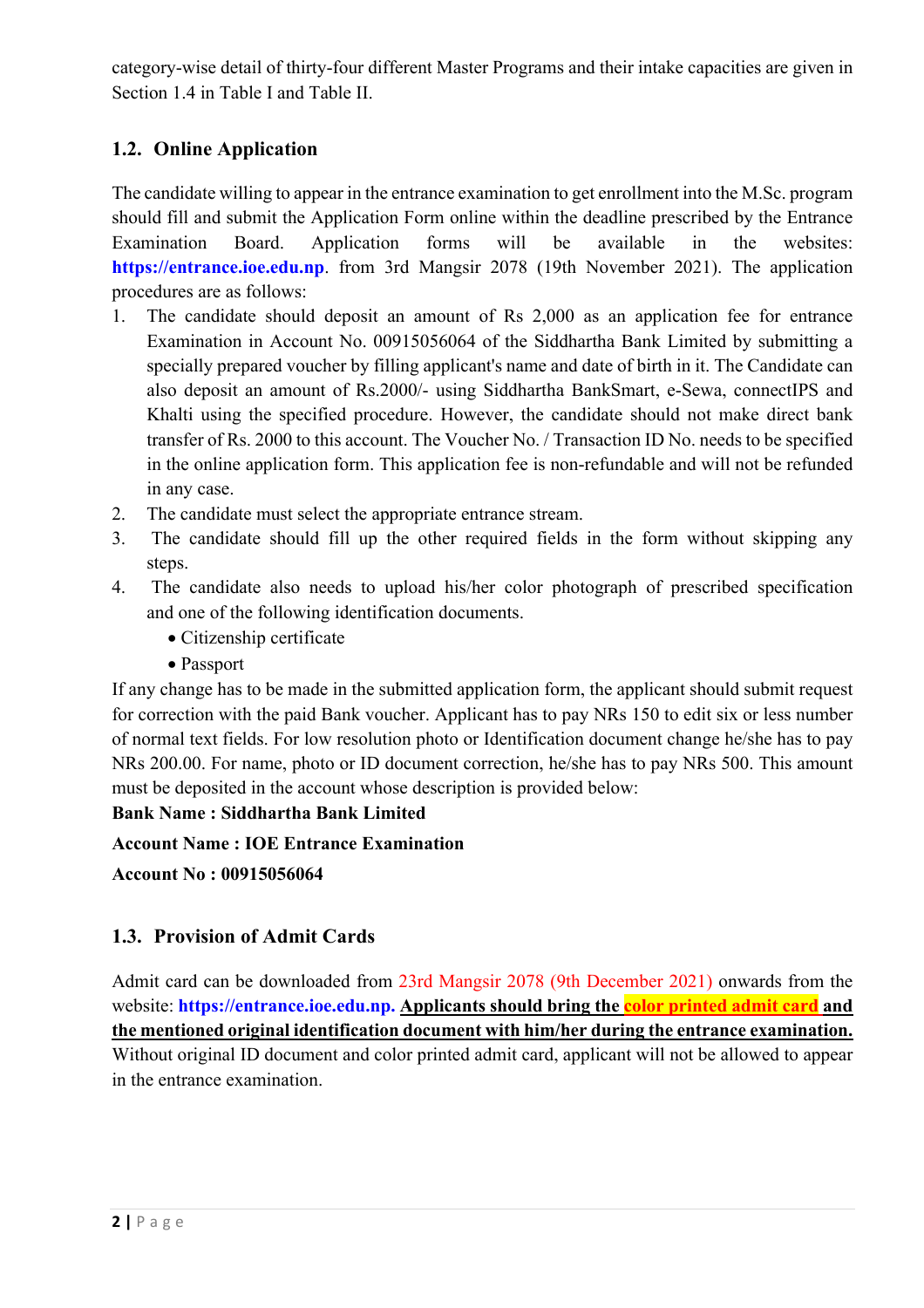#### **1.4. Intake Capacities**

The quota distribution for all M.Sc. Programs on current intake capacities is listed in Table-I while the programs and offering department of constituent campuses are depicted in Table-II.

| <b>Masters Programs</b> | <b>Regular IOE</b> | <b>Merit</b> Reserved | <b>Full Fee</b> | <b>Sponsored</b> | <b>Total Intake</b> |
|-------------------------|--------------------|-----------------------|-----------------|------------------|---------------------|
| <b>Each Program</b>     |                    |                       |                 |                  |                     |

- Table-I: Seats/Quota Distribution for All M.Sc. Programs
- 1. One seat in regular category and One seat in full fee category are reserved for female candidates in each program
- 2. One seat is reserved for IOE faculty. For IOE Reserved Quota, priority will be given to permanent IOE faculty. If there are no applicants from permanent IOE faculties, then priority will be given to faculties who have completed minimum 3 years as a contract faculty. If there is no applicant in IOE reserve quota, it is added to Full Fee Seat. 1/4<sup>th</sup> of the sponsored quota is reserved for the foreign students in each program.
- 3. According to the Decision No. 1 of the Faculty Board Meeting 351 dated 2078/07/15, two seats are reserved for permanent TU and TU IOE teachers/staffs and their children.
- 4. Priority for the sponsored quota will be as follows:
	- Ø First Priority: Candidates from government offices & Government Owned Organizations or Companies
	- $\triangleright$  Second Priority: Other Organizations
- 5. If applications are not received in sponsored/foreign category, then the vacant sponsored/foreign category seat will be transferred and fulfilled as Full Fee category.
- 6. In any program, if 60% of the full fee and sponsored seats are not fulfilled within first phase (first, second and third admission list) of the admission, that program must be suspended for that academic year by the concerned campuses and the amount paid by the candidate in the admission process must be refunded.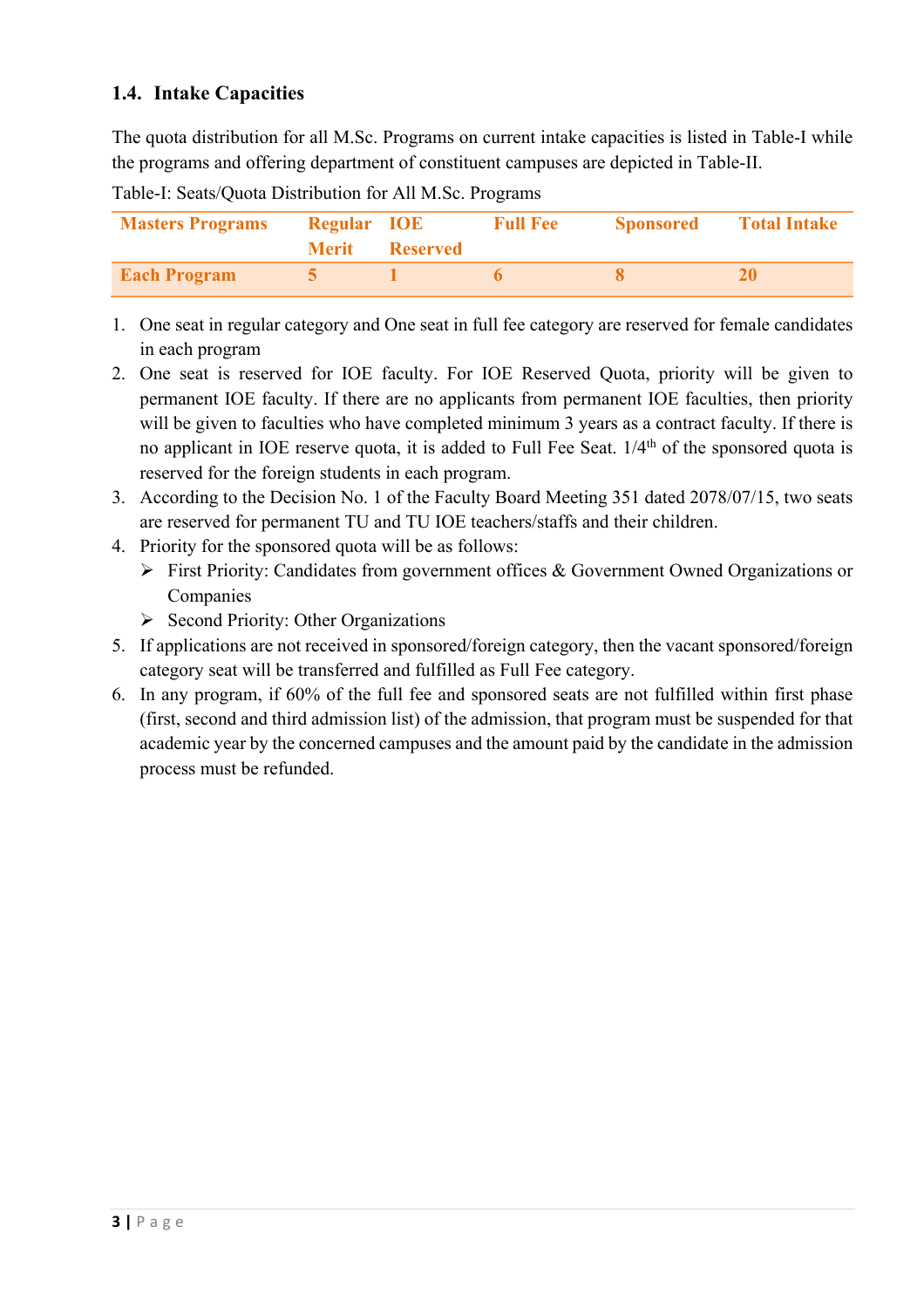| Campus               | <b>Master Programs and Started Date</b>                                                                       | <b>Department</b>                              |  |  |
|----------------------|---------------------------------------------------------------------------------------------------------------|------------------------------------------------|--|--|
|                      | 1. Information<br>$\&$<br>Communication<br>Engineering<br>(2001)<br>Computer System and Knowledge Engineering | Electronics & Computer<br>Engineering          |  |  |
|                      | (2012)<br>3. Computer Engineering                                                                             |                                                |  |  |
|                      | Specialization in Data Science and Analytics<br>(2020)                                                        |                                                |  |  |
|                      | Power System Engineering (2001)<br>4.                                                                         | <b>Electrical Engineering</b>                  |  |  |
|                      | 5. Structural Engineering (1996)                                                                              |                                                |  |  |
| Pulchowk             | Water Resources Engineering (1996)<br>6.                                                                      |                                                |  |  |
| Campus,<br>Pulchowk, | <b>Environmental Engineering (1996)</b><br>7.                                                                 |                                                |  |  |
| Lalitpur             | Geotechnical Engineering (2001)<br>8.                                                                         | Civil Engineering                              |  |  |
|                      | <b>Transportation Engineering (2011)</b><br>9.                                                                |                                                |  |  |
|                      | 10. Disaster Risk Management (2011)                                                                           |                                                |  |  |
|                      | 11. Construction Management (2013)                                                                            |                                                |  |  |
|                      | 12. Hydropower Engineering (2018)                                                                             |                                                |  |  |
|                      | 13. Renewable Energy Engineering (2001)                                                                       |                                                |  |  |
|                      | 14. Technology and Innovation Management (2010)                                                               | <b>Mechanical Engineering</b>                  |  |  |
|                      | 15. Energy Systems Planning and Management (2012)                                                             |                                                |  |  |
|                      | 16. Mechanical Systems Design and Engineering<br>(2016)                                                       |                                                |  |  |
|                      | 17. Material Science& Engineering (2014)                                                                      |                                                |  |  |
|                      | 18. Climate Change and Development (2013)                                                                     | <b>Applied Sciences and</b>                    |  |  |
|                      | 19. Applied Mathematics (2018)                                                                                | <b>Chemical Engineering</b>                    |  |  |
|                      | 20. Urban Planning (1996)                                                                                     |                                                |  |  |
|                      | 21. Energy for Sustainable Social Development (2015)                                                          | Architecture                                   |  |  |
|                      | 22. Energy Efficient Buildings (2016)                                                                         |                                                |  |  |
|                      | 23. Architecture (2020)                                                                                       |                                                |  |  |
|                      | 24. Earthquake Engineering (2014)                                                                             | Civil Engineering                              |  |  |
| Thapathali           | 25. Mechanical Engineering Design and                                                                         | Mechanical &                                   |  |  |
| Campus,<br>Kathmandu | Manufacturing (2016)                                                                                          | <b>Automobile Engineering</b>                  |  |  |
|                      | 26. Informatics and Intelligent Systems Engineering                                                           | <b>Electronics and Computer</b>                |  |  |
|                      | (2020)<br>27. Communications and Knowledge Engineering                                                        | Engineering<br><b>Electronics and Computer</b> |  |  |
| Paschimnchal         | (2014)                                                                                                        | Engineering                                    |  |  |
| Campus,              | 28. Distributed Generation Engineering (2014)                                                                 | <b>Electrical Engineering</b>                  |  |  |
| Pokhara              | 29. Infrastructure<br>Engineering<br>and<br>Management                                                        | Department of Civil                            |  |  |
|                      | (2014)                                                                                                        | Engineering                                    |  |  |
|                      | 30. Rock and Tunnel Engineering (2020)                                                                        |                                                |  |  |
|                      | 31. Geospatial Engineering (2020)                                                                             | <b>Geomatics Engineering</b>                   |  |  |
|                      |                                                                                                               | Civil and Agriculture                          |  |  |
| Purwanchal           | 32. Land and Water Engineering (2018)                                                                         | Engineering                                    |  |  |
| Campus,              | 33. Sanitation Engineering/Science (2021)                                                                     | <b>Civil and Agriculture</b>                   |  |  |
| Dharan               |                                                                                                               | Engineering                                    |  |  |
|                      | 34. Information System Engineering (2021)                                                                     | Electronics & Computer                         |  |  |
|                      |                                                                                                               | Engineering                                    |  |  |

**Table -II M.Sc. Program and Offering Departments**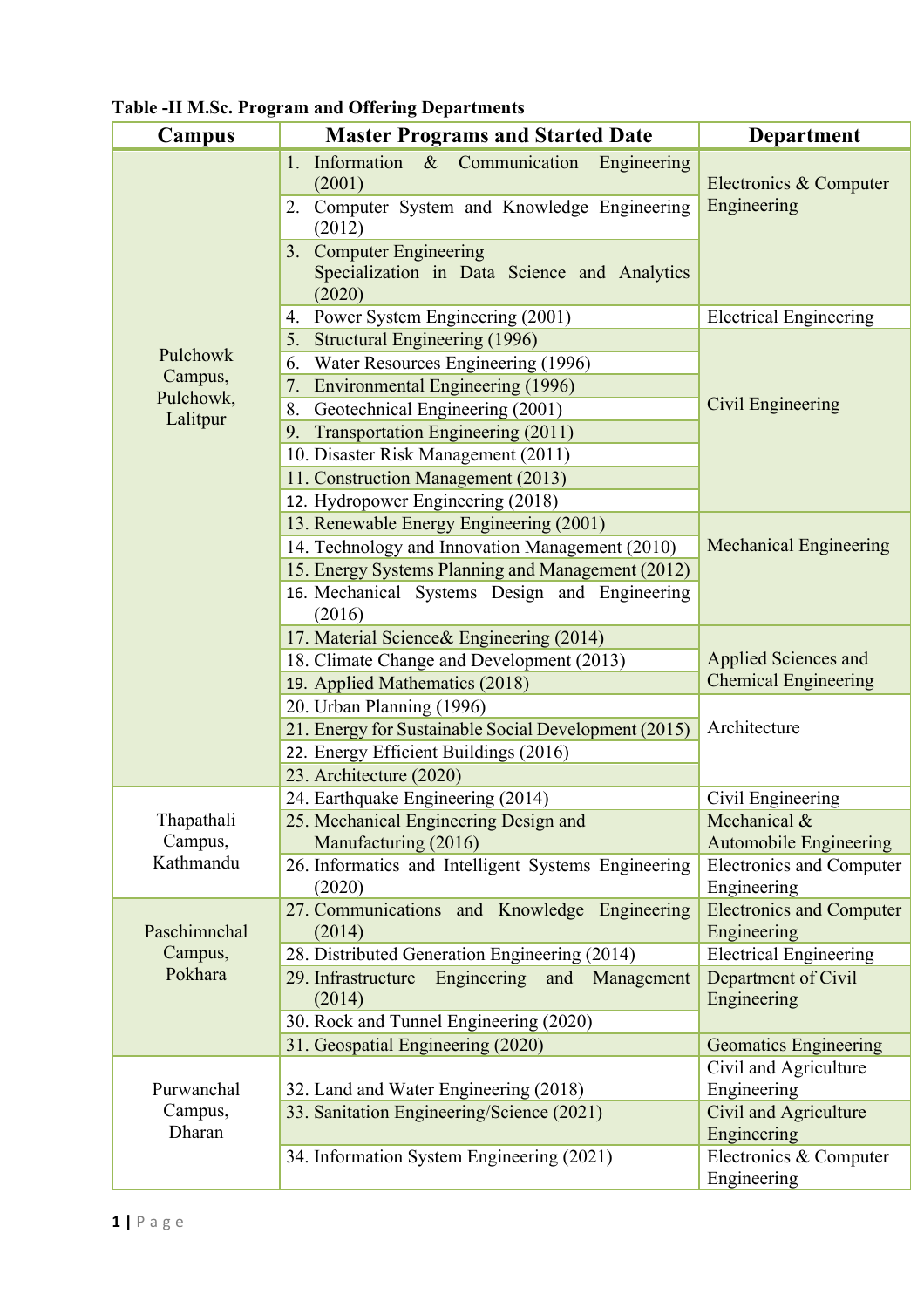#### **1.5. Provision for the Foreign Students**

 $1/4$ <sup>th</sup> of sponsored quota in each program is reserved for foreign candidates interested to earn master's degree under IOE. They are eligible only for sponsored (self-sponsored) category and should be admitted as foreign students.

Following are the requirements for foreign candidates to study at IOE.

- 1. Candidates with foreign citizenship are recognized as foreign candidates and should have passed bachelor degree (four years) in engineering in relevant subjects at least with second division or equivalent. (See Section 2 for entry requirements of relevant streams in Bachelor to be enrolled in corresponding Master's Degree program).
- 2. Foreign candidates who have completed bachelor or equivalent degree from Colleges/Universities within Nepal should appear in the entrance examination by the normal entrance procedure. To enroll for the academic year 2022-2024, the applicant in this category should submit the followings:
	- a) Online Application Form.
	- b) Transcripts and Degree Certificates of Bachelor of Engineering Degree in required stream.
	- c) Scanned copy of the passport.

All these documents must be submitted via email at entrance@ioe.edu.np within 17th Mangsir 2078 (3rd December 2021).

- 3. Foreign candidates who completed bachelor or equivalent degree from Foreign Colleges/ Universities outside Nepal must appear for test as prescribed by the Entrance Examination Board. To enroll for the academic year 2022-2024, the applicant in this category should submit the followings:
	- a) Online Application Form.
	- b) One recommendation letter from the past University subject instructor/supervisor or mentor.
	- c) Transcripts and Degree Certificates of Bachelor of Engineering Degree in required stream. The degree should be accredited by the concerned body of TU for admission.
	- d) One-page motivation letter not exceeding 500 words mentioning candidate's interest to study masters at IOE, TU, Nepal.
	- e) Scanned copy of the passport.

All these documents must be submitted via email at entrance@ioe.edu.np on or before  $17<sup>th</sup>$ Mangsir 2078 (3rd December 2021). Candidate will be informed for test via telephone or email.

4. He / She is required to follow the enrollment process, procedure and schedule as notified by the campuses.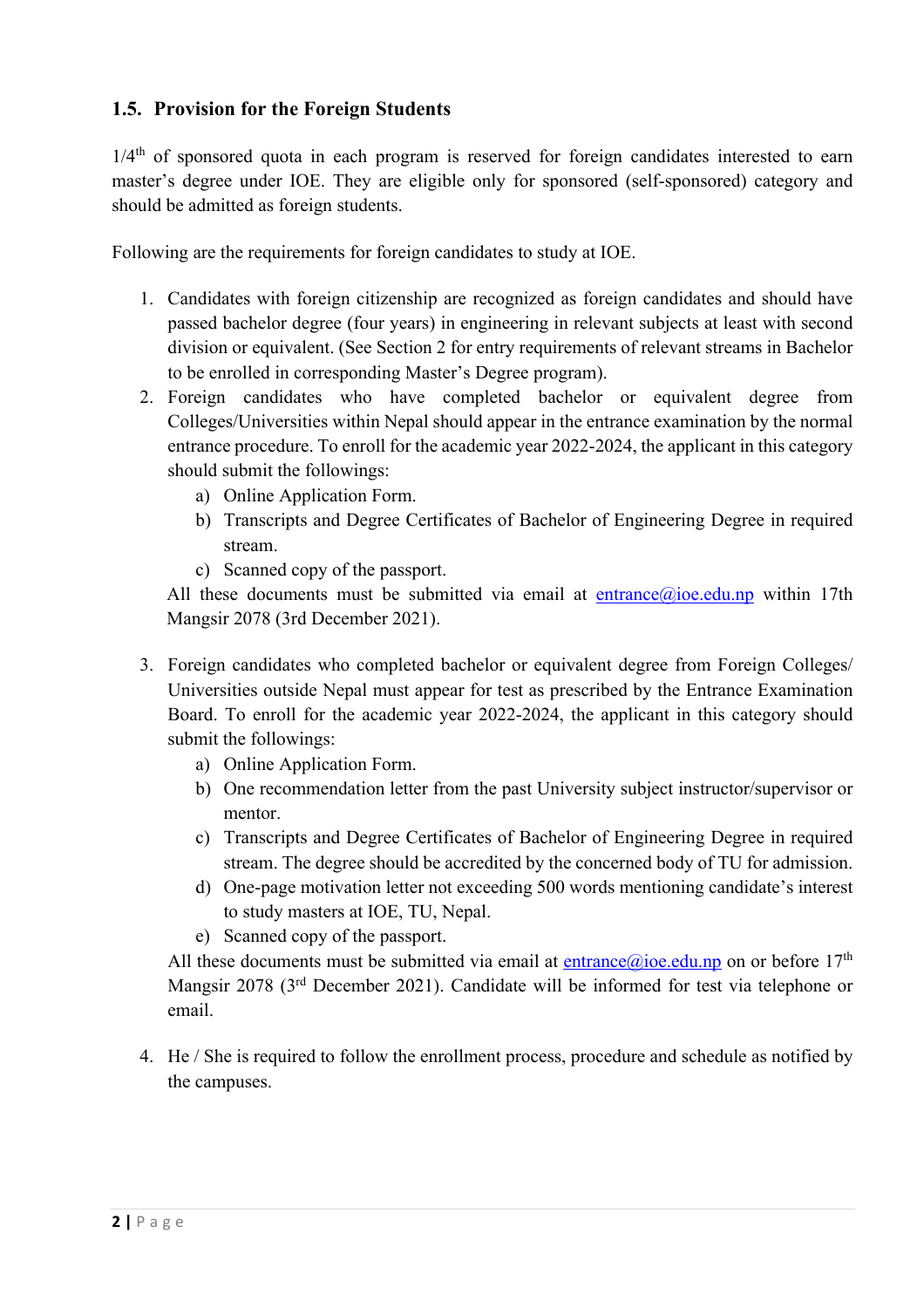## **2 ENTRY REQUIREMENTS AND ADMISSION PROCEDURE**

#### **2.1 Eligibility Criteria**

To be eligible for the admission to the Master Program, the candidate must fulfill the program entry requirements listed in Table-III.

| <b>SN</b> | <b>Programs</b>                                     | <b>Eligibility Requirements</b> |                                                                                                                         |  |
|-----------|-----------------------------------------------------|---------------------------------|-------------------------------------------------------------------------------------------------------------------------|--|
|           |                                                     | <b>Entrance stream</b>          | Pre requisite degree                                                                                                    |  |
| 1.        | <b>Urban Planning</b>                               | PA/CA                           | B.Arch./B.E. (Civil) M.A.(Geography)<br>or equivalent                                                                   |  |
| 2.        | Information &<br>Communication<br>Engineering       | EC                              | B.E. (Electronics/Computer) or<br>Equivalent                                                                            |  |
| 3.        | <b>Structural Engineering</b>                       | CA                              | B.E. (Civil) or equivalent                                                                                              |  |
| 4.        | <b>Power System Engineering</b>                     | <b>EE</b>                       | B.E. (Electrical) or equivalent                                                                                         |  |
| 5.        | Renewable Energy<br>Engineering                     | EE/CA/MI                        | B.E. (Electrical/Civil/Agriculture,<br>Mechanical/Automobile/Industrial) or<br>Equivalent                               |  |
| 6.        | <b>Water Resources</b><br>Engineering               | CA                              | B.E. (Civil or Agriculture) or equivalent                                                                               |  |
| 7.        | Geo-Technical Engineering                           | CA                              | B.E. (Civil) or equivalent.                                                                                             |  |
| 8.        | <b>Transportation Engineering</b>                   | CA                              | B.E. (Civil) or Equivalent                                                                                              |  |
| 9.        | Technology and Innovation<br>Management             | CA/EE/EC/MI/<br>PA/GE/AS        | B.E. in any field/B.Arch. or Equivalent                                                                                 |  |
| 10.       | Disaster Risk Management                            | CA/EE/EC/MI/<br>PA/GE/AS        | B.E. in any field/B.Arch. / M.Sc.<br>Science                                                                            |  |
| 11.       | <b>Energy Systems Planning</b><br>and Management    | EE/CA/MI                        | B.E. (Electrical/Civil/Agriculture/<br>Mechanical/Industrial/Automobile) or<br>Equivalent                               |  |
| 12.       | <b>Computer System and</b><br>Knowledge Engineering | EC                              | B.E. (Electronics/Computer/Software,<br>Information Technology) or Equivalent                                           |  |
| 13.       | <b>Environmental Engineering</b>                    | CA                              | B.E. (Civil or Agriculture) or equivalent                                                                               |  |
| 14.       | <b>Construction Management</b>                      | CA/PA                           | B.E. (Civil or Agriculture) or B.Arch. or<br>equivalent                                                                 |  |
| 15.       | Climate Change and<br>Development                   | CA/EE/EC/MI/<br>PA/GE/AS        | B.E in any field/B.Arch. /B.Sc.<br>Agriculture/B.Sc. Forestry/B.Sc. (4<br>years) or equivalent                          |  |
| 16.       | Material Science and<br>Engineering                 | CA/EE/EC/MI/<br>PA/GE/AS        | B. E. in any field/B.Arch. / B.Sc.<br>Agriculture / M. Sc. for 3-year Bachelor<br>degree, B.Sc. (4 years) or equivalent |  |
| 17.       | <b>Energy for Sustainable</b><br>Social Development | PA/CA/MI                        | B.Arch./B.E. in Civil/ Mechanical/<br>Automobile/ Industrial and Agriculture<br>Engineering or equivalent               |  |
| 18.       | <b>Earthquake Engineering</b>                       | CA                              | B.E. (Civil) or equivalent                                                                                              |  |
| 19.       | <b>Infrastructure Engineering</b><br>and Management | CA                              | B.E. (Civil) or equivalent                                                                                              |  |
| 20.       | Communication and<br>Knowledge Engineering          | EC                              | B.E. (Electronics & Communication,<br>Electrical & Electronics/Computer) or<br>Equivalent                               |  |

#### **Table-III: Prerequisite Degree Requirements for M.Sc. Programs**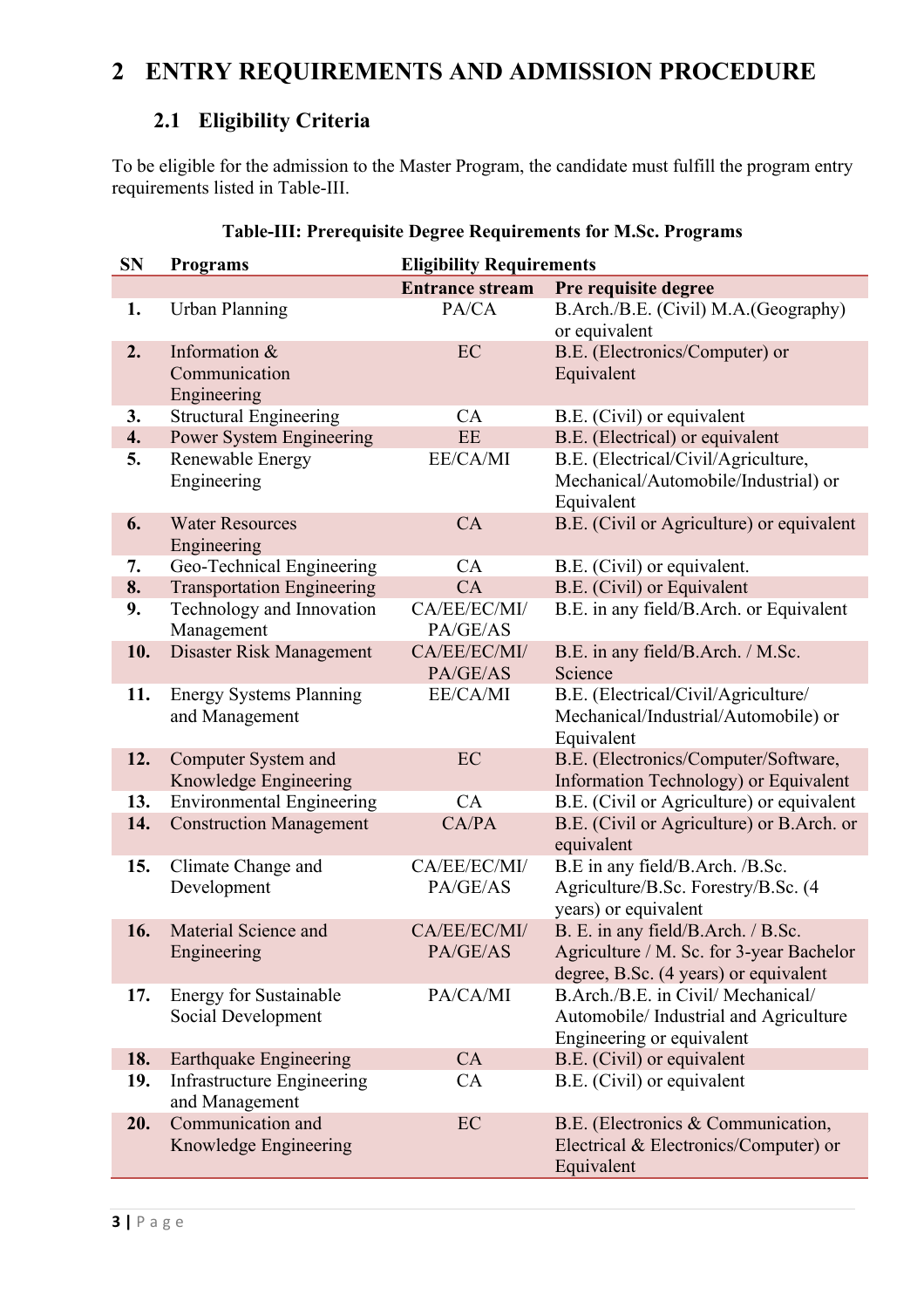| 21. | Electrical Engineering in<br><b>Distributed Generation</b>                     | EE                    | B.E. Electrical or Equivalent                                                                                                                                                                                                       |
|-----|--------------------------------------------------------------------------------|-----------------------|-------------------------------------------------------------------------------------------------------------------------------------------------------------------------------------------------------------------------------------|
| 22. | <b>Mechanical Engineering</b><br>Design and Manufacturing                      | MI                    | B.E. Mechanical/Automobile/<br>Industrial or Equivalent                                                                                                                                                                             |
| 23. | Mechanical Systems Design<br>and Engineering                                   | MI                    | B.E. Mechanical/Industrial/Automobile<br>or Equivalent                                                                                                                                                                              |
| 24. | <b>Energy Efficient Buildings</b>                                              | PA/CA                 | B.E. Civil/B.Arch. or Equivalent                                                                                                                                                                                                    |
| 25. | <b>Applied Mathematics</b>                                                     | CA/EE/EC/MI/<br>AM/GE | BA or B.Sc. (4 years) with Major Math<br>/M.Sc. Mathematics or Statistics (for 3<br>years B.Sc. except Biology Group) / B.E.<br>in any field Except B.Arch./or equivalent                                                           |
| 26. | <b>Hydropower Engineering</b>                                                  | CA                    | B.E. Civil or Agriculture or equivalent                                                                                                                                                                                             |
| 27. | Land and water Engineering                                                     | CA                    | B.E. Agriculture/Civil or equivalent                                                                                                                                                                                                |
| 28. | Rock and Tunnel<br>Engineering                                                 | CA                    | B.E. (Civil) or equivalent                                                                                                                                                                                                          |
| 29. | Informatics and Intelligent<br><b>Systems Engineering</b>                      | EC                    | B.E. (Electronics/Computer/Software/<br>Information Technology) or Equivalent                                                                                                                                                       |
| 30. | <b>Geospatial Engineering</b>                                                  | <b>GE</b>             | B.E. Geomatics or equivalent                                                                                                                                                                                                        |
| 31. | Architecture                                                                   | <b>PA</b>             | B.Arch. or equivalent                                                                                                                                                                                                               |
| 32. | <b>Computer Engineering</b><br>Specialization in Data Science<br>and Analytics | EC                    | B.E. (Electronics/Computer/Software/<br>Information Technology) or Equivalent                                                                                                                                                       |
| 33. | Sanitation<br>Engineering/Science                                              | CA/AS/GE              | B.E. Agriculture/ Civil/ Environmental/<br>Geomatics/ Rural and Infrastructure<br>Engineering or equivalent<br>B.Sc. (4 years) / M.Sc. (for 3 years B.Sc.) in<br>(Environmental Science/ Chemistry/<br>Microbiology/ Public Health) |
| 34. | <b>Information System</b><br>Engineering                                       | EC                    | B.E. (Electronics/Computer/Software/<br>Information Technology) or Equivalent                                                                                                                                                       |

**Note**: Equivalent means the same kind of degree obtained from Universities other than TU and recognized by TU as the equivalent to the degree provided by TU in the same discipline.

- Should have undergraduate grades not less than prescribed by the Faculty Board of IOE, and should secure minimum score, as prescribed by the Faculty Board of IOE, in the entrance test conducted by the Entrance Exam Board of IOE.
- In the case of AMIE applicants, the applicants must produce the certificate of completion of prerequisite courses for B.E. equivalence as prescribed by IOE.
- Equivalent certificate must be submitted at the time of admission.

#### **2.2 Mode of Entrance Examination**

The candidate should appear in one of the streams (listed in Table-IV) of entrance examination and qualify for admission in relevant Master Program at IOE.

| S. No. | <b>Entrance Stream</b>                | <b>Entrance Code</b> |
|--------|---------------------------------------|----------------------|
|        | Planning and Architecture             | PA                   |
|        | Civil & Agriculture Engineering       | CА                   |
|        | <b>Electrical Engineering</b>         | EE                   |
|        | Electronics & Computer Engineering    | EC                   |
|        | Mechanical and Industrial Engineering | MI                   |

#### **Table-IV: Entrance Streams and Code**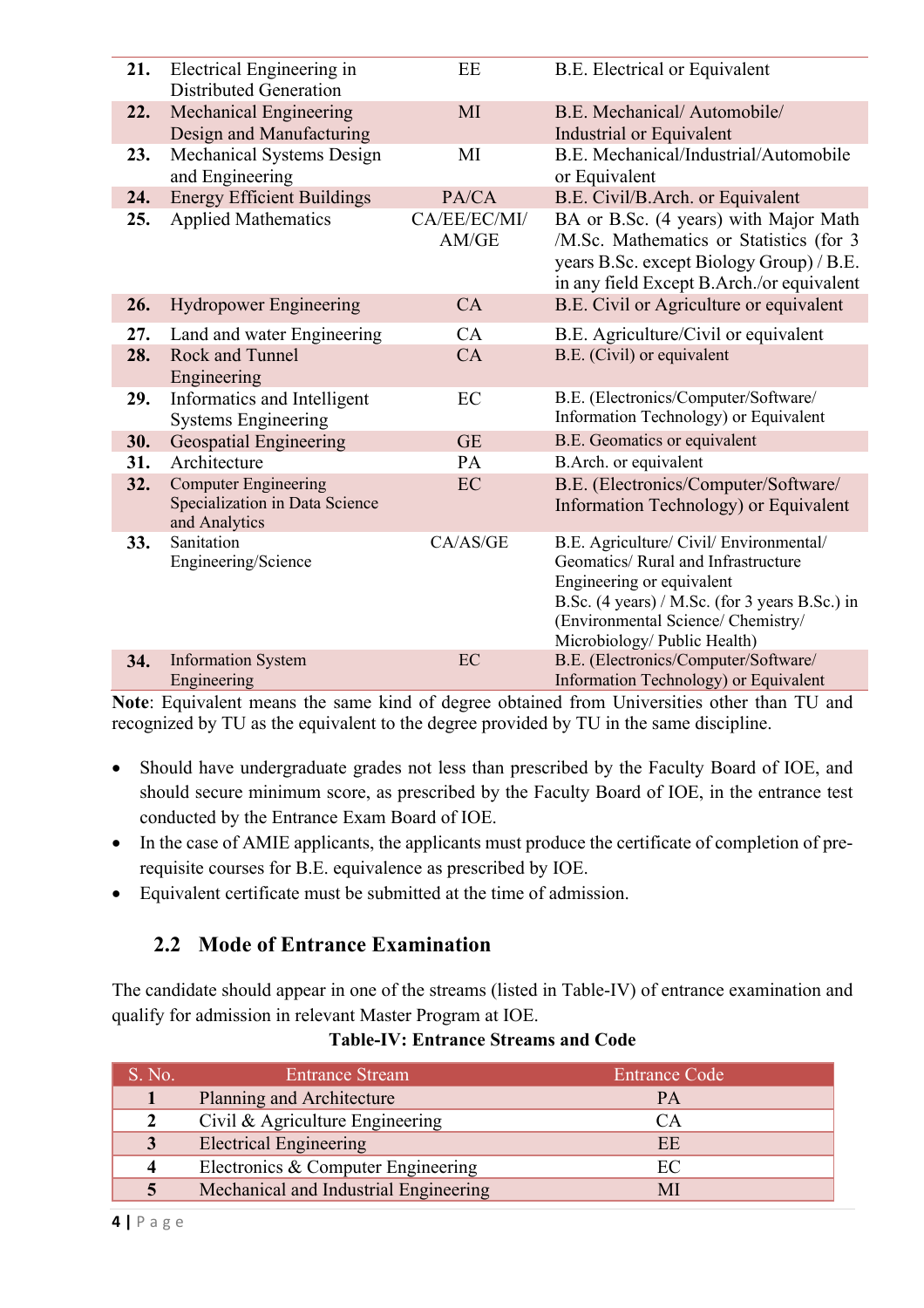| Applied Science            |  |
|----------------------------|--|
| Geomatics Engineering      |  |
| <b>Applied Mathematics</b> |  |

- $\triangleright$  Entrance examination will be of Computer Based Multiple Choice Type of 2 hours duration consisting of two sections. **Section- A** consists of 45 questions for 50 marks. While **Section-B**  consists of stream specialized course with 50 numbers of questions of 1 mark each.
- $\triangleright$  The Candidates have to secure minimum marks as prescribed by the Faculty Board of IOE.
- $\triangleright$  All questions will be in English.
- $\triangleright$  There will be 10% negative marking for wrong answer.
- $\triangleright$  Non programmable calculators are permitted. Exchange of calculators is strictly prohibited. Candidates have to bring their own calculators in the exam hall.

#### **2.3 Result Publication**

The Entrance Examination Board of IOE will publish the list of the successful candidates in the entrance examination notice board as well as in the website: https://entrance.ioe.edu.np/ on 2nd Poush 2078 (17th December 2021). After publication of the result the Admission Committee of Constituent campuses will take care of admission procedure. So, all the successful candidates are requested to contact respective Constituent Campuses for Admission procedure.

#### **2.4 Selection Process for Admission**

- $\cdot \cdot$  The successful candidate in entrance exam who has passed the relevant bachelor degree should submit the admission form of corresponding campuses
- $\cdot$  From the list of applicants for any M. Sc. Program the applicant will be selected for the admission on the basis of score of the Entrance examination and his/her preferred M. Sc. Program.
- v Admission committees of respective Campuses will publish the list of admission as per its schedule. The candidates should contact the respective Campus Admission Committee. All the selected candidates should follow the schedule published by the committee. Vacant seats due to the failure of any candidate to enroll in the prescribed time will be filled by other applying candidates from the subsequent lists.
- $\bullet$  Sponsored candidates are processed in the first admission list only.

#### **2.5 Admission**

- $\cdot \cdot$  The candidate who is listed on admission list of campuses should pay required fee and complete the procedures within the time prescribed by the Admission Committee of the Campuses. Candidates failing to do so will lose the opportunity to get the admission. The following documents should be presented at the time of admission:
	- $\triangleright$  Original and attested copies of transcripts of all academic records from SLC onwards to the latest approved degree (bachelor/masters).
	- $\triangleright$  Original copies of migration certificate, if applicable.
	- $\triangleright$  Original copy of Nepali citizenship certificate, passport for foreign students
	- $\triangleright$  Copy of Score Card of entrance examination.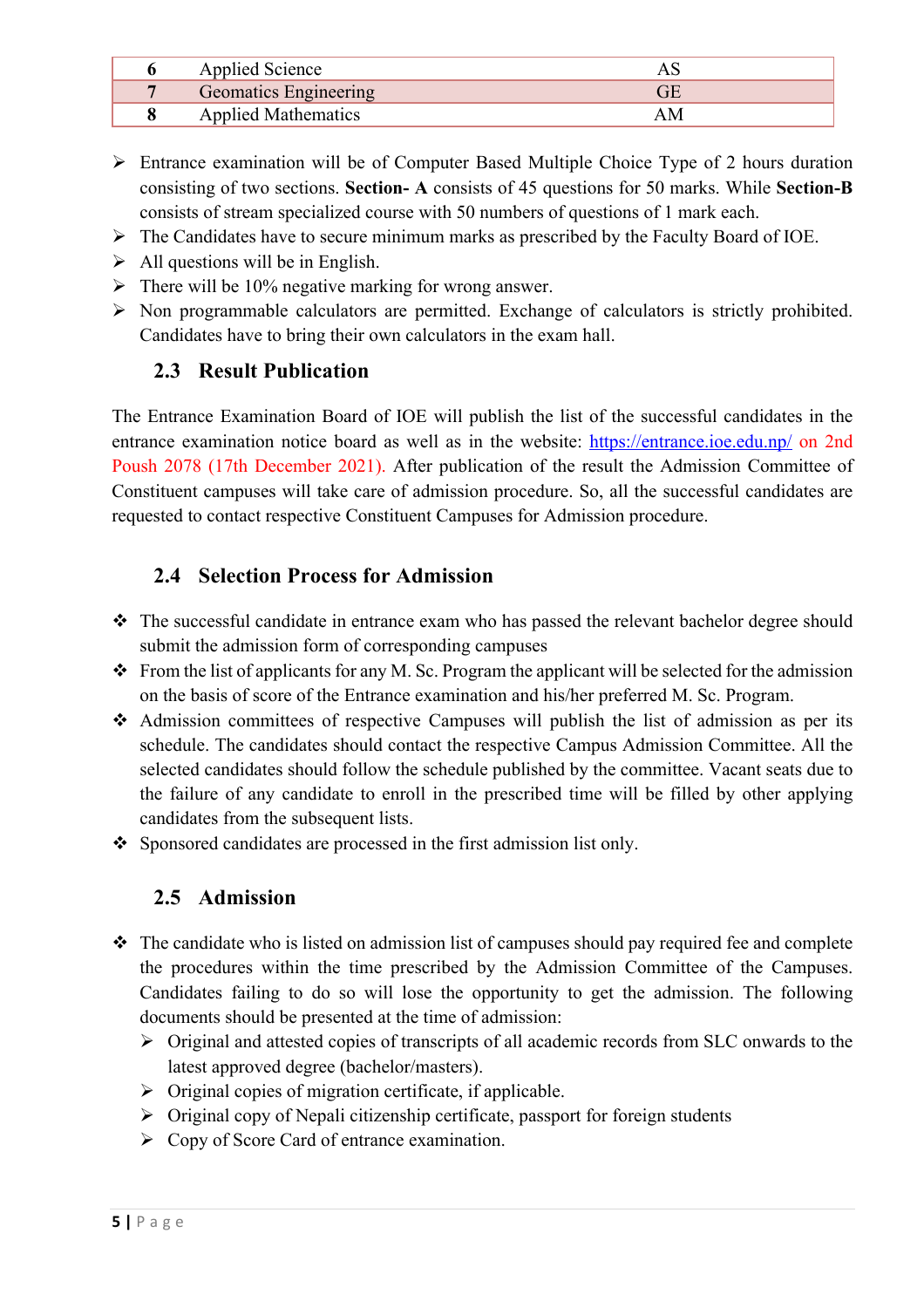- $\cdot$  In case of discrepancy on verification of the original certificates, or in case of inclusion of the candidate's name in the admission list by mistake of any kind, admission of such a candidate will be cancelled even after his /her formal admission.
- v **To be eligible for master's entrance application, the candidate must have passed bachelor degree at least in second division in relevant subjects.**
- v **According to the Decision No. 8 of the Faculty Board Meeting 349 dated 2078/05/17, the following candidates are also eligible to apply due to Covid-19 for this time only.** 
	- o **Students who have appeared in the Seventh Semester Back Examination held in the month of Bhadra 2078.**
	- o **Students who have appeared in the Eight Semester Chance Examination held in the month of Kartik 2078.**

#### **Note:**

In any program, if 60% of the full fee and sponsored seats are not fulfilled within first phase (first, second and third admission list) of the admission, that program must be suspended for that academic year by the concerned campuses and the amount paid by the candidate in the admission process must be refunded.

#### **2.6 Fee Structure**

|                                        | <b>Regular</b> | <b>Full fee</b> | <b>Sponsored</b> | <b>Foreign</b><br><b>Student</b> |
|----------------------------------------|----------------|-----------------|------------------|----------------------------------|
| <b>Tuition fee (Per Semester)</b>      | $12,180/-$     | $55,000/-$      | $1,48,500/-$     | US \$ 1,980/-                    |
| <b>Exam Fee (Per Semester)</b>         | $2,000/-$      | $2,000/-$       | $2,000/-$        | US \$ 20/-                       |
| <b>Application Processing Fee (Per</b> | $100/-$        | $100/-$         | $100/-$          | US \$ 1/-                        |
| Semester)                              |                |                 |                  |                                  |
| <b>Exam Centre Fee (Per</b>            | $100/-$        | $100/-$         | $100/-$          | US \$ 1/-                        |
| Semester)                              |                |                 |                  |                                  |
| <b>Deposit (Refundable)</b>            |                |                 |                  |                                  |
| <b>Campus Deposit</b>                  | $1,000/-$      | $1,000/-$       |                  | US \$ 10/-                       |
| <b>Lab Deposit</b>                     | $1,000/-$      | $1,000/-$       |                  | US \$ 10/-                       |
| <b>Library Deposit</b>                 | $1,000/-$      | $1,000/-$       |                  | US \$ 10/-                       |
| <b>Deposit (Nonrefundable)</b>         |                |                 |                  |                                  |
| <b>Campus development Fund</b>         | $3,000/-$      | $3,000/-$       |                  | <b>US \$ 200</b>                 |
| <b>Maintenance Fund</b>                | $2,000/-$      | $2,000/$ -      |                  |                                  |
| <b>ID Card Fee</b>                     | $175/-$        | $175/-$         | $175/-$          | US \$ 20/-                       |
| At the time of Admission               | $22,555/-$     | $65,375/-$      | $602,975/-$      | US \$ 2,252/-                    |

#### **Fees arrangement for Master's Program will be as follows:**

1. Students admitted to Hydropower Engineering and Land & Water Engineering have to pay additional Rs. 50,000.00 for field visit and Practical Works.

2. Students admitted to Rock and Tunnel Engineering have to pay additional Rs. 14,800/ per semester for Lab Expenses and Rs. 20,650 per semester for Field Expenses.

- 3. Students admitted to Geospatial Engineering have to pay additional Rs. 14,800/- per semester for Lab Expenses.
- 4. TU Registration fee Rs. 500.00 (Rs. 1000.00 for the students passing B.E./ B.Arch. or equivalent from abroad) and Graduate Conference fee of Rs. 5000/- for all students.
- 5. The candidate under sponsored category should pay the fee for full course duration (two years) at the time of admission. Also, payment of fees by the candidate under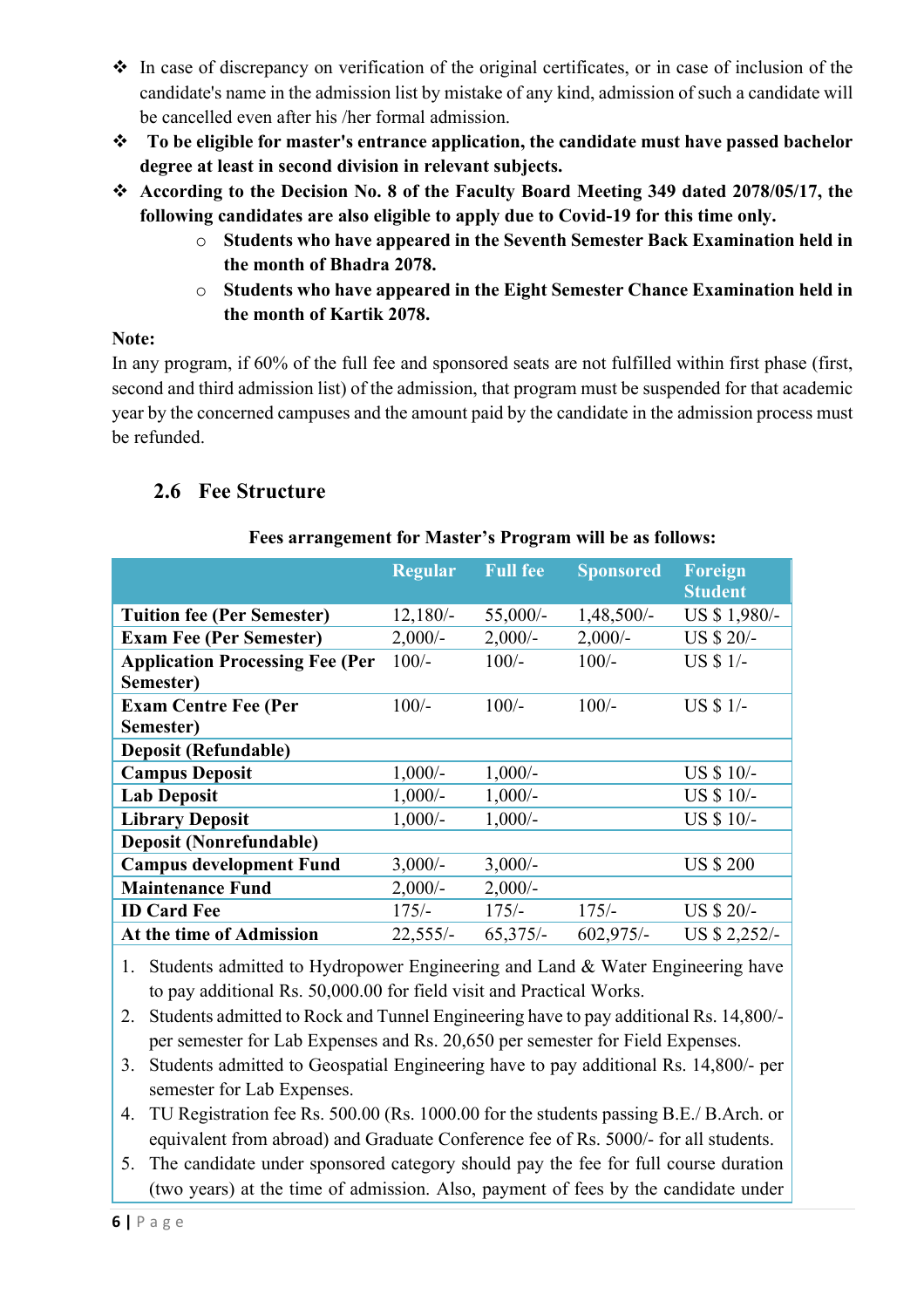sponsored category shall be received only by cheque of the sponsoring agency. The cash transaction will not be entertained**.**

The candidates should pay extra charge for Internet access separately during admission as per the college rule and any extra service as per specified by TU. The given fee structure is for completing the minimum specified courses within two years of academic sessions. Candidates willing to secure extra credit courses or failing to complete the courses within the specified time frame should pay extra fee accordingly as per campus regulations.

In case, the admitted student needs to cancel his/her admission following rules are applicable in reimbursement of fees:

- a. 25% deduction from tuition fees prior to the start of class.
- b. 50% deduction from tuition fees till 7th day after the start of class.
- c. No refund of tuition fees and nonrefundable deposits following the 7th day from the commencement of the class.

#### **2.7 Student Hostel**

Hostel facilities are available for few selected students according to campus rules and regulations. The charges for the hostel shall be as per the decision of the campus administration.

#### **2.8 Refund Policy of Campus Deposit**

The Students who have completed their M.Sc. degree should claim the refundable deposit amounts within one year of the completion of their study, otherwise Campuses will not be responsible. The deposit amounts of those students, who have dropped out from the study of M.Sc. program without completion, won't be refunded.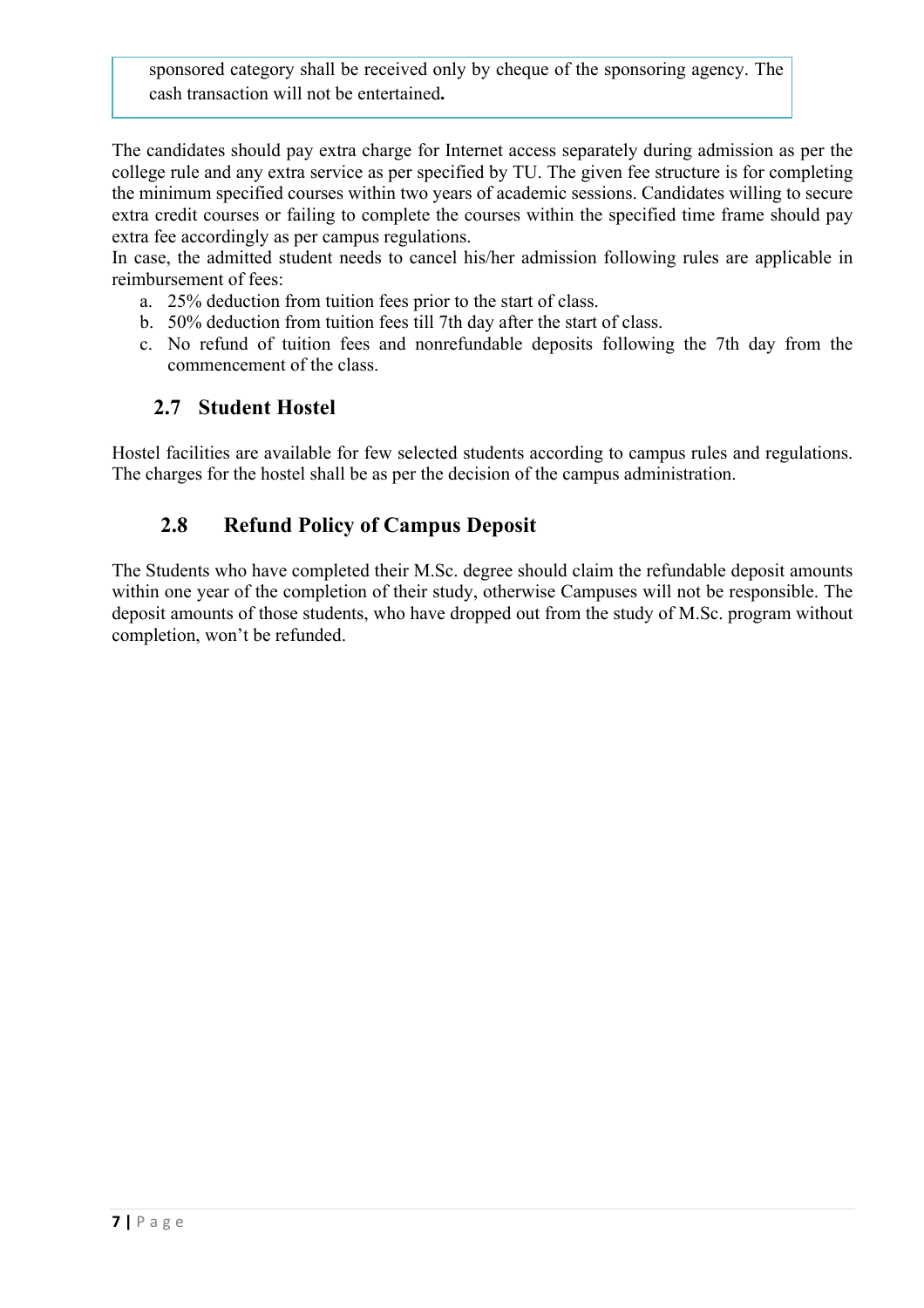#### **3 CURRICULUM FOR M.Sc. ENTRANCE EXAMINATION**

The M.Sc. Entrance examination will be **"Computer Based Examination"** of two hours duration, consisting of two sections. **Section- A** consists of 45 questions for 50 marks. While **Section-B c**onsists of stream specialized course with 50 questions of 1 mark each. Each question will be of objective type with multiple choice answers and negative marking for each wrong answer is 10%.

#### **3.1 SECTION-A**

The depth of subject matter in this section shall be similar to Bachelor Level.

#### **3.1.1 Communication English [10]**

#### **1. Critical Reasoning [6] 1. Critical Reasoning**

Critical reasoning section aims to test the candidate's comprehension of the interpretative abilities in English as a language of business and communication. Critical reasoning questions measure your ability to read with understanding, insight and discrimination. These questions explore your ability to analyze a written passage from several perspectives, including your ability to recognize explicitly stated elements as well as underlying statements and their implications. This section measures reading comprehension and critical reasoning skills in multiple-choice format.

The critical reasoning section measures your ability to

- (a) Analyze and evaluate a written text and synthesize information obtained from it.
- (b) Analyze relationships among component parts of sentences.

| 2. Error Analysis                       | $[2x1=2]$            |
|-----------------------------------------|----------------------|
| • Reading Passages:                     | $\left[2x2=4\right]$ |
| • Text Completion/Sentence equivalence: | $\lceil 2x1=2\rceil$ |

This section measures your ability to

- Write sentences without any error
- Write proposals, reports, seminars, research article, dissertations, etc. by using most suitable words and technical terms efficiently.

#### **3.** Analogies  $[2x1=2]$

This section measures your ability to explain the relation between two words.

#### **3.1.2 Mathematics [40x1]**

The format of the multiple-choice questions varies. The solution may require simple computations, manipulations or multi-step problem-solving. These sections aim to test the candidate's understanding of

#### **Mathematics – A (B-Arch)**

- 1. **Basic Mathematics [4**]
	- Sets and Functions,
	- Two dimensional and three-dimensional Coordinate Geometry,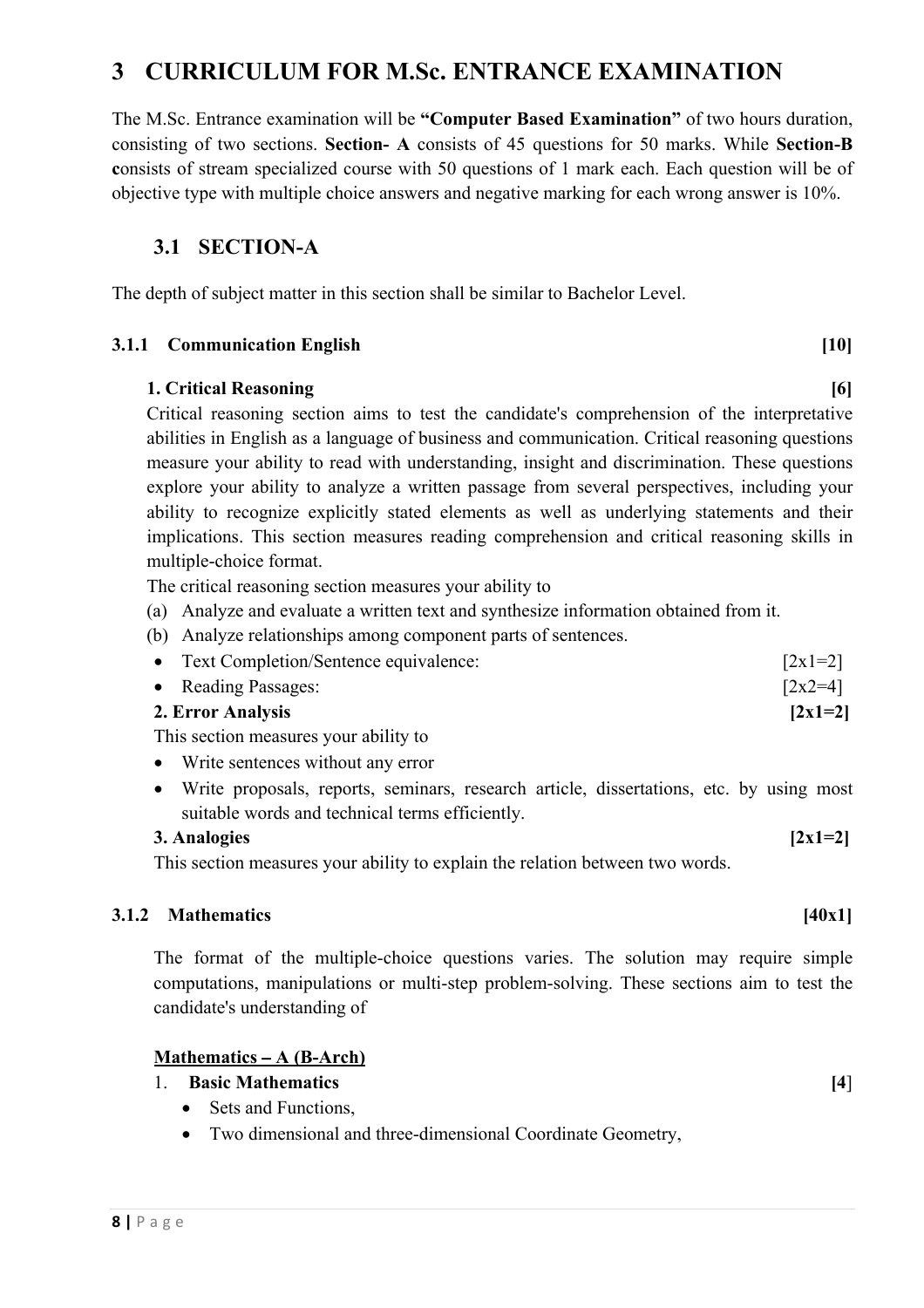#### **2. Algebra [10]**

- Polynomials
- Complex numbers
- Sequence and series
- Permutation and combination
- Equations and inequalities
- Matrices and Determinants
- Linear Programming

#### **3. Vector Analysis [6]**

- Vector Algebra: Vectors and Scalars, product of two, three and four vectors, reciprocal system
- Vector Calculus: Gradient, Curl and Divergence

## **4. Calculus [13]** • Limits and Continuity, Ordinary and Partial Differentiation • Indefinite and definite Integration • Application of Derivatives and Anti-derivatives • Ordinary Differential Equations.

### **5. Elementary Statistics and Probability [3]**

#### **6. Elementary Trigonometry, Logarithm [4]**

#### **Mathematics – B (For all except B-arch)**

| 1. Basic Mathematics                                         | 3                 |
|--------------------------------------------------------------|-------------------|
| • Sets and Functions,                                        |                   |
| • Two dimensional and three-dimensional Coordinate Geometry, |                   |
| 2. Algebra                                                   | $\lceil 8 \rceil$ |

- Polynomials
- Complex numbers
- Sequence and series
- Permutation and combination
- Equations and inequalities
- Matrices and Determinants
- Eigen values and Eigen vectors, Diagonalization of matrix
- Linear Programming

#### **3. Vector Analysis [6]**

- Vector Algebra: Vectors and Scalars, product of two, three and four vectors, reciprocal system
- Vector Calculus: Gradient, Curl and Divergence, line integral, surface integral and volume integral.

#### **4. Calculus [12]**

• Limits and Continuity, Ordinary and Partial Differentiation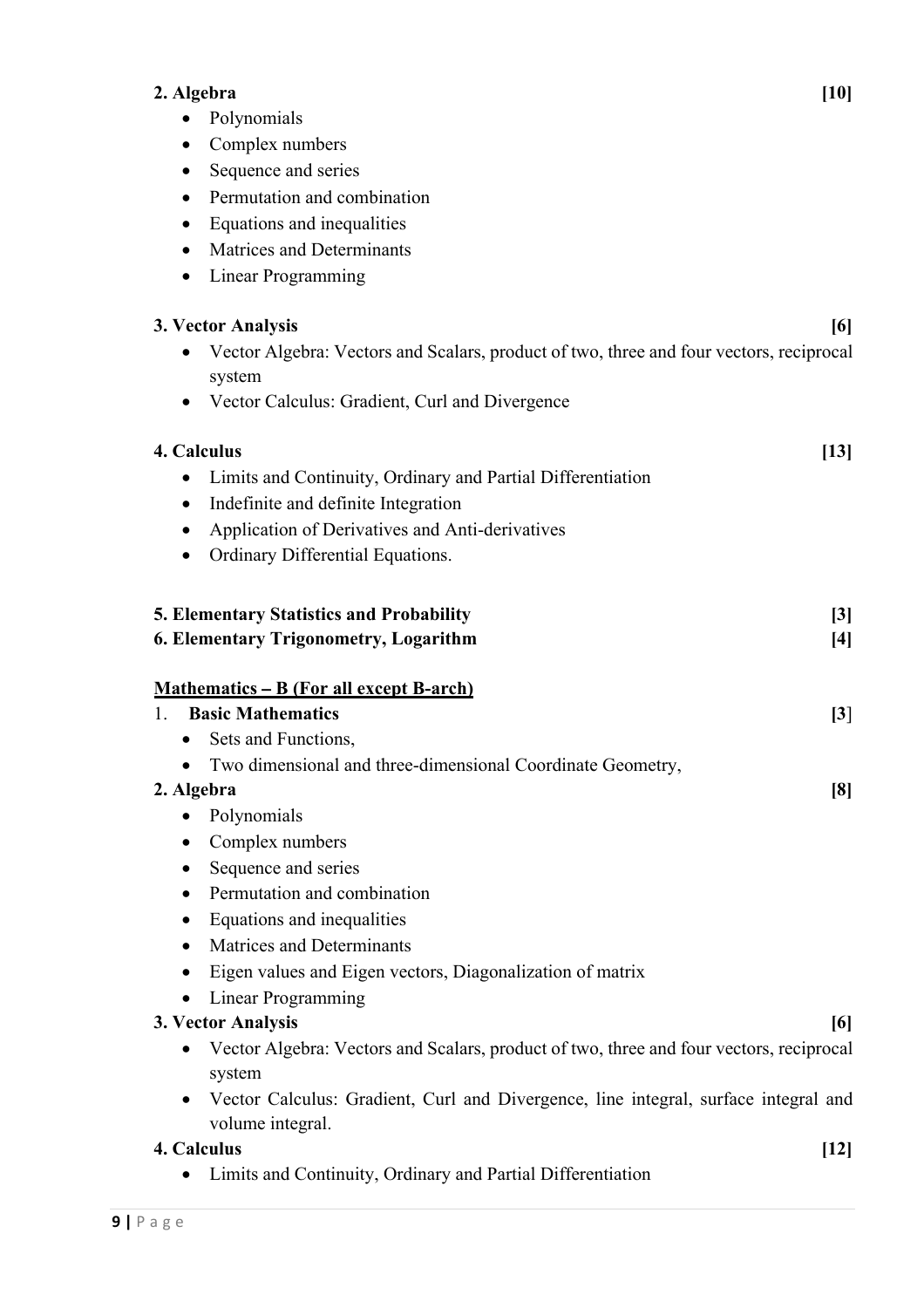- Indefinite and definite Integration
- Application of Derivatives and Anti-derivatives
- Ordinary Differential Equations.
- **5. Elementary Statistics and Probability [3] 6. Elementary Trigonometry, Logarithm [4]**
- **7. Transforms: Laplace transform, Fourier series [4]**

#### **3.2 SECTION-B**

The depth of subject matter in each subject of stream specialized course shall be that of B.E./B.Arch. level relevant courses offered by T.U.

| 3.2.1 Applied Science (AS)<br>[50x1]                                                                                                                     |
|----------------------------------------------------------------------------------------------------------------------------------------------------------|
| 1. Mechanical Waves & Oscillations<br>$\lceil 5 \rceil$                                                                                                  |
| Wave motion: Mechanical wave, Velocity of wave, energy, power & Intensity;<br>stationary wave                                                            |
| Acoustic phenomena: Echo & reverberation, beats, modes of vibration in string and<br>pipes                                                               |
| Ultrasound: production, applications                                                                                                                     |
| 2. Heat & Thermodynamics<br>$[4]$                                                                                                                        |
| Fundamentals of heat: Calorimetry, Change of state                                                                                                       |
| Transfer of heat: Conduction, convection and radiation<br>$\bullet$                                                                                      |
| Thermodynamics: Gas laws, kinetic theory of gas, first law of thermodynamics, second<br>$\bullet$<br>law of thermodynamics,                              |
| Applications: Entropy, heat engines, refrigerators                                                                                                       |
| 3. Electromagnetic Waves & Oscillations<br>[8]                                                                                                           |
| Electric and Magnetic fields: Intensity, potential, potential gradient, capacitors<br>$\bullet$                                                          |
| DC and AC Circuit: LR, LC, RC, LR, LCR circuits<br>$\bullet$                                                                                             |
| Maxwell's Equations: Gauss law, Faradays law of electromagnetic induction, Ampere's<br>$\bullet$<br>law & its modification                               |
| Wave optics: Interference, diffraction, polarization, optical fibers                                                                                     |
| <b>4. Modern Physics</b><br>[8]                                                                                                                          |
| Electrons: e, e/m, motion of electron in electric and magnetic fields<br>$\bullet$                                                                       |
| Photoelectric Effect: Einstein's equation, solar cell, Photovoltaic cell<br>$\bullet$                                                                    |
| Advanced Materials: Semiconductor, dielectric materials, magnetic materials,<br>٠<br>superconductor, Nano-technology & materials                         |
| Quantization of energy: Bohr's theory, energy level, wave-particle duality, uncertainty<br>$\bullet$<br>principle, Laser.<br>$\sim$ $\sim$ $\sim$ $\sim$ |

- Radioactivity: radioactive disintegration, fission, fusion
- Energy and Environment: Renewable and non-renewable energy resources, ultraviolet radiation, green-house effect, climate change.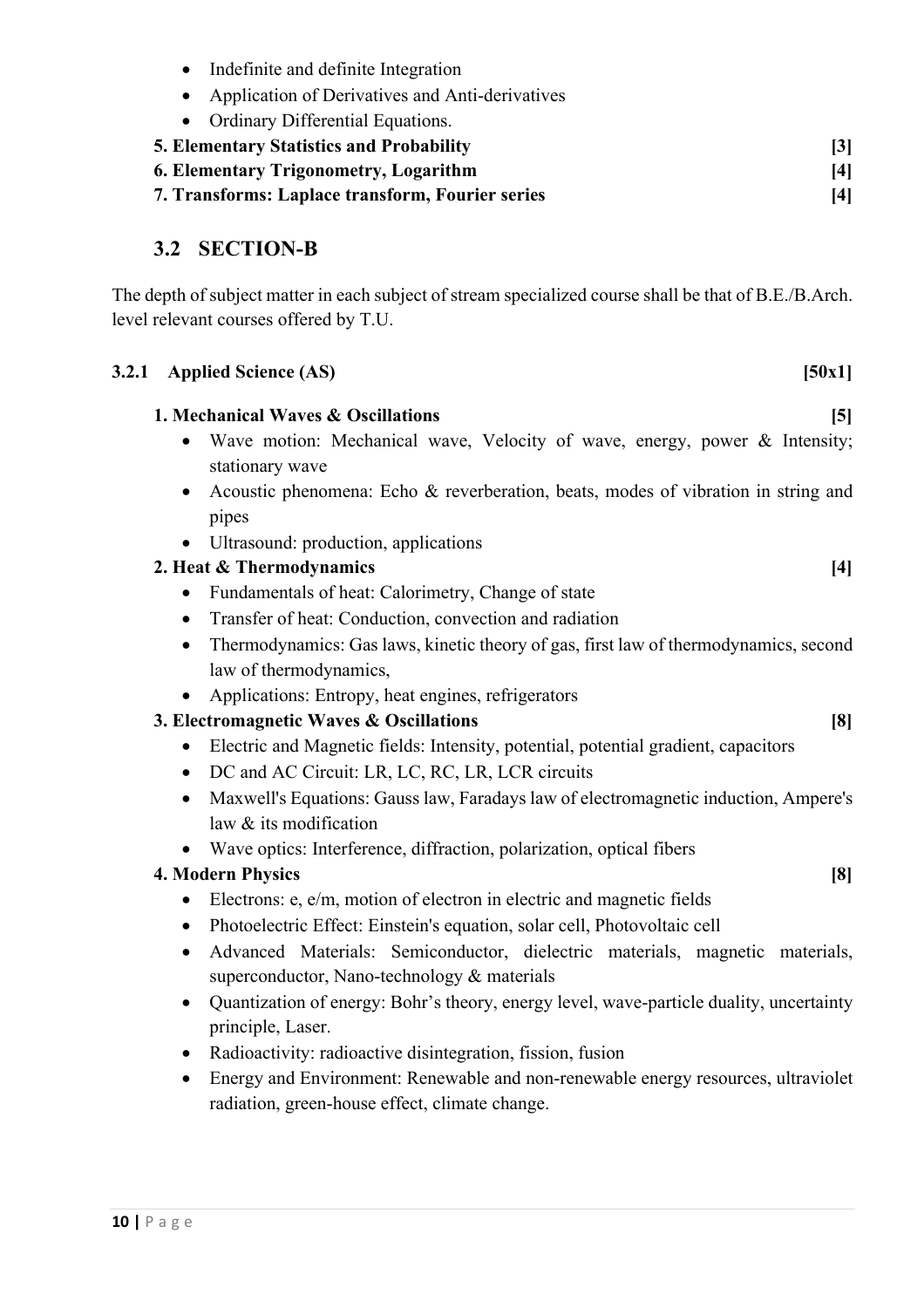#### **5. Chemistry in Daily Life [3+2]**

- Carbohydrates, proteins, enzymes, nucleic acids, drugs and their classificationsantacids, antihistamines, neurologically active drugs- tranquilizers, analgesics, antimicrobials antibiotics, anti-septic's and disinfectants, soaps and detergents.
- Organic and Inorganic polymers, biodegradable and non-bio degradable, conducting polymers

#### **6. Environmental Chemistry [4]**

- Water Pollution: Surface and ground water pollution, water pollutants-visible and invisible, chemical and microbiological, their adverse impacts and remedies.
- Air Pollution: Air pollutants, gases SOX, NOX, COX, O3, hydrocarbons, particulatedusts, smokes and fly ash.

#### **7. Water [3]**

• Soft and hard, degree of hardness, alkalinity, specification for domestic and industrial purposes, boiler feed water, sludge and scale, water treatment.

#### **8. Catalysts [1]**

• Action of catalysts, characteristics and mechanism of catalysis.

#### **9. Electrochemistry [3]**

• Electrode potential and its measurements, standard electrode potential, electrochemical cells, electrolytic cells, Nernst equation, EMF of cells, buffer, pH, corrosion, electrochemical series,

#### **10. Applied Chemistry [2+2]**

- Fuel and Combustion: classification calorific values, coal, petroleum, kerosene, gasoline, biogas.
- Explosives: classification, preparation and applications.

#### **11. 3d Transition Elements [2]**

• Electronic configuration, oxidation states, complex formation, alloy formation and magnetic properties.

#### **12. Isomerism [1]**

Stereoisomerism- geometric isomerism, optical isomerism.

#### **13. Instrumental Technique in Chemical Analysis [2]**

• Visible and ultraviolet spectroscopy, nuclear magnetic resonance (NMR), atomic absorption spectroscopy (AAS)

#### **3.2.2 Architecture and Planning (AP)** [50×1]

floor, etc.

|     | 1. Architecture<br>[35] |                                                                            |                   |
|-----|-------------------------|----------------------------------------------------------------------------|-------------------|
| 1.1 |                         | <b>History of Architecture</b>                                             | [5]               |
|     | 1.1.1                   | <b>History of Nepalese Architecture</b>                                    |                   |
|     | 1.1.2                   | <b>History of Easter Architecture</b>                                      |                   |
|     | 1.1.3                   | <b>History of Western Architecture</b>                                     |                   |
|     |                         | 1.1.4 History of Contemporary Architecture                                 |                   |
| 1.2 |                         | <b>Building Material and Technology</b>                                    | $\lceil 5 \rceil$ |
|     | 1.2.1                   | Building Material-Brick, Timber, Cement, Stone, Aluminum, Mud etc.         |                   |
|     | 1.2.2                   | Building Technology - Load Bearing, Frame Structure, different wall, roof, |                   |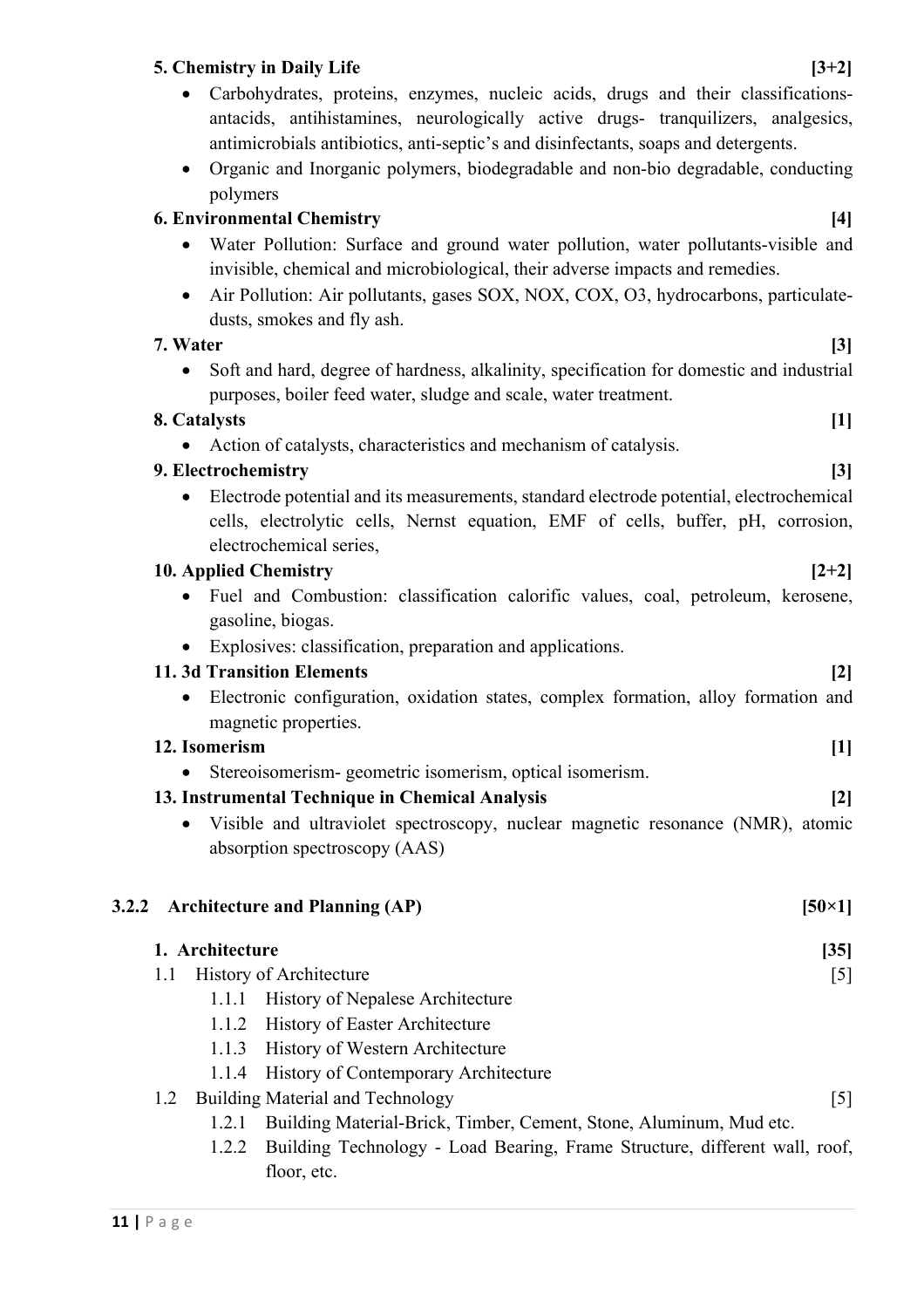| 1.3                   | <b>Building Science</b><br>$[5]$                                        |                                                                       |                                   |  |
|-----------------------|-------------------------------------------------------------------------|-----------------------------------------------------------------------|-----------------------------------|--|
|                       |                                                                         | 1.3.1 Climatology                                                     |                                   |  |
|                       | 1.3.2                                                                   | <b>Thermal Aspects</b>                                                |                                   |  |
|                       |                                                                         | 1.3.3 Architectural Lighting                                          |                                   |  |
|                       | 1.3.4                                                                   | <b>Architectural Acoustics</b>                                        |                                   |  |
| 1.4                   | Green Building Design<br>$\begin{bmatrix} 5 \end{bmatrix}$              |                                                                       |                                   |  |
|                       | 1.4.1                                                                   | Green Building Design Concept                                         |                                   |  |
|                       | 1.4.2                                                                   | Green Building Rating System–LEED, GRIHA, CASBEE, etc.                |                                   |  |
|                       | 1.4.3                                                                   | Passive and active Solar Architecture                                 |                                   |  |
|                       | 1.4.4                                                                   | Examples of Green Building and Planning                               |                                   |  |
| 1.5                   |                                                                         | Architecture and conservation                                         | $\begin{bmatrix} 5 \end{bmatrix}$ |  |
|                       | 1.5.1                                                                   | Historical monument and building of Nepal and World                   |                                   |  |
|                       | 1.5.2                                                                   | Architectural Conservation of Nepal                                   |                                   |  |
| 1.6                   | Contemporary Architecture of Nepal<br>$\begin{bmatrix} 5 \end{bmatrix}$ |                                                                       |                                   |  |
|                       | 1.6.1 Contemporary Architectural practices of Nepal                     |                                                                       |                                   |  |
|                       | 1.6.2                                                                   | Problem and way out for future in Nepal                               |                                   |  |
| 1.7                   | <b>Building Services</b><br>$[5]$                                       |                                                                       |                                   |  |
|                       | 1.7.1                                                                   | Electrical Service – Artificial lighting system, Solar Lighting       |                                   |  |
|                       | 1.7.2                                                                   | Mechanical Service – HVAC, Lift, Escalator, Solar water heating, etc. |                                   |  |
|                       | 1.7.3                                                                   | Water Supply and Sanitation                                           |                                   |  |
| 2. Planning<br>$[15]$ |                                                                         |                                                                       |                                   |  |
| 2.1                   | History of Planning – Ancient Town and Settlement                       |                                                                       |                                   |  |
| 2.2                   | Urban problems in towns of Nepal<br>[5]                                 |                                                                       |                                   |  |
| 2.3                   | Urban Environment and Urbanization in Nepal<br>$[5]$                    |                                                                       |                                   |  |

#### **3.2.3** Civil & Agricultural Engineering (CA) [50 × 1]

influence lines for determinate and indeterminate structures; trusses; two and three hinged arches; analysis of trusses and frames; concepts of plastic analysis of beams and frames. **2. Geo-technical Engineering [10]** Phase relationship, soil classification, clay mineralogy, soil compaction, permeability, principal of effective stress, seepage analysis, stress distribution, consolidation, shear strength of soil, stability of slopes, soil exploration, earth pressure theories, rigid and flexible retaining structures, bearing capacity and settlement of shallow foundations,

**1. Structural Engineering [10]** [10] Stresses and strains, Bending and deflection and its equations, Statically determinate structure: displacements by energy principles; static and kinematic indeterminacies;

#### **3. Water Resources Engineering [10]** [10]

Physical properties of Fluid, Fluid pressure, Equilibrium stability of floating bodies, Fluid kinematics, Classification of fluid flow, Dynamics of flows, Euler's equation, Bernoulli's equation, Navier stokes equation Boundary layer theory, Momentum equation, Open channel flow, Uniform and Non uniform flow, Energy & momentum principle for open channel flow, Flow in mobile boundary channel, Flow over notches & weirs, Gradually

analysis of deep foundation (pile, pier, well), foundation soil improvement.

## analysis of indeterminate structures; slope-deflection and moment-distribution methods;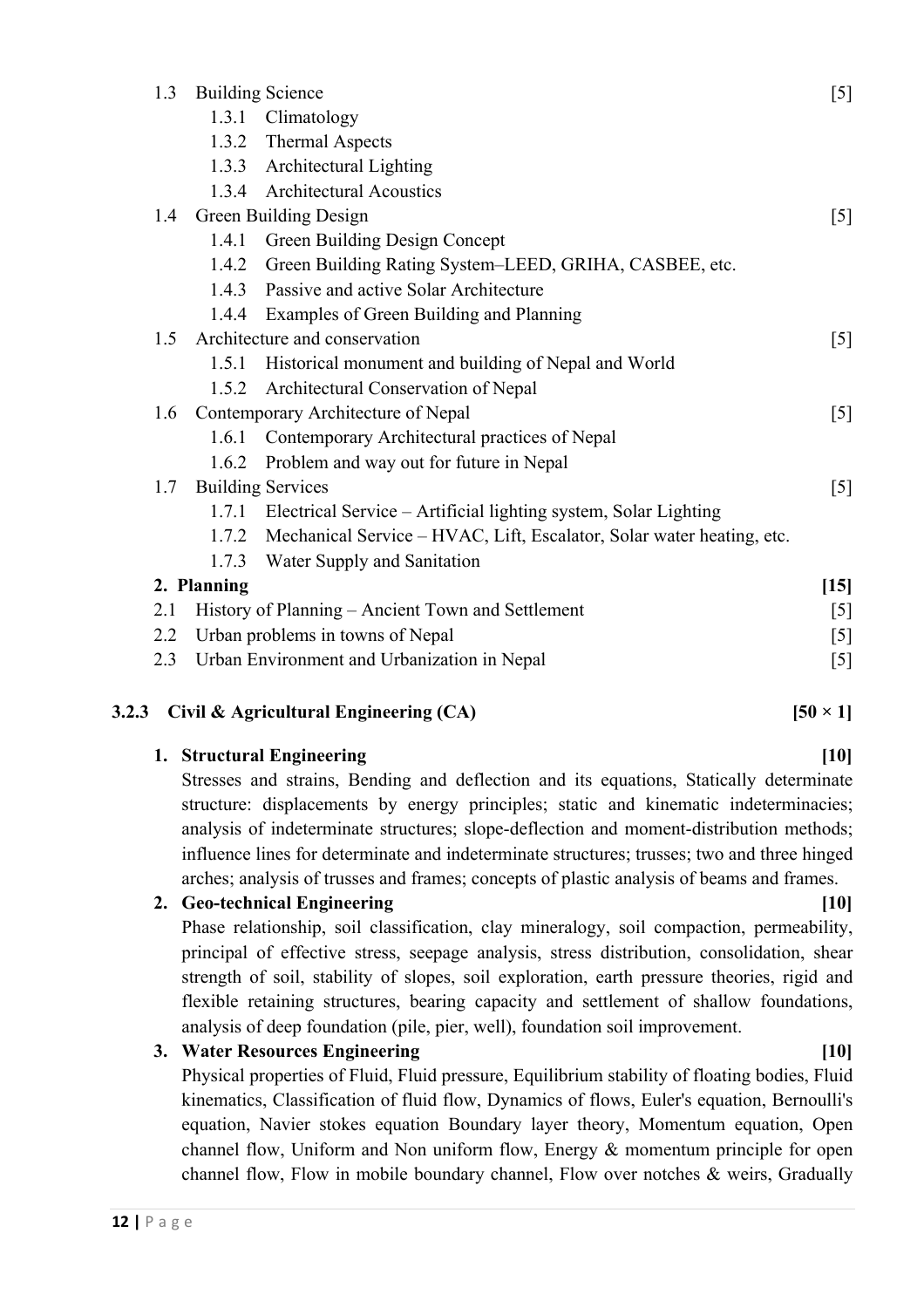varied flow, Hydraulic Jump and its analysis, Similitude and physical modeling, Physical hydrology, Surface runoff, Rainfall-runoff correlation, Hydrograph Analysis, Unit hydrographs, Peak flow estimation and statistical hydrology, Flood routing.

#### **4. Transportation Engineering [10]**

Road transportation in Nepalese context, Highway alignment, Geometric design, Highway drainage system, Highway materials, Traffic Studies, traffic control devices and measures, Road intersection and design, Road pavement, Construction and maintenance of road pavements, Bridge type, site selection, components and protection structures, Tunnel components, requirements and methods of tunneling.

#### **5. Water Supply & Sanitary Engineering [10]**

Introduction of Water Supply Engineering, Sources of water, Quantity of Water, WHO guidelines, Nepal Drinking water quality standards, Quality of Water, Intake Works, Water Treatments- natural, artificial, Sedimentation, Filtration, Disinfection, Reservoirs and Distribution System, Conveyance of water, Valves and Fittings. Introduction of sanitary engineering, Quantity of Waste Water, Characteristics and Examination of Sewage, Design and Construction of Sewers, Sewer Appurtenances, Sewage Disposal, sewage Treatment, Sludge Treatment and Disposal, Disposal of Sewage from Isolated Buildings, Solid Waste management, WASH and Ecosan.

#### **3.2.4 Electrical Engineering (EE) [50x1]**

#### **1. Basic Electrical Circuits [10]**

- Network Theorems: Thevenin's, Norton's, Maximum power & Reciprocity Theorems
- AC circuits: Concept of complex impedance phasor diagram, Active, Reactive & Apparent power, Resonance in AC circuits
- Three phase circuits: Phase & line quantities in three phase system, 3-phase power
- Transient response: Transient response analysis for R-L, R-C & R-L-C circuit. Pole zero plots
- Two port Networks: Z-parameters, Y-parameters & ABCD –parameters

#### **2. Electrical Machines [10]**

- Electromagnets: Magnetic circuits, Fleming's Right hand & Left-hand rules, Faraday's Law of electromagnetic induction, electromechanical energy conversion principle
- Transformers: Equivalent circuits, Phasor diagrams, Losses & efficiency, Voltage regulations, Instrument transformers, three phase transformer connections, parallel operation of 1-1 & 3-1 Transformers
- Synchronous machine: Operating principle. Effect of Excitation, Power angle characteristics, Phasor diagrams, Losses & efficiency, Voltage regulations, parallel operation of alternator,
- Induction machine Operating principle, T-S Characteristics, Losses and efficiency, Testing, Starting methods, Speed Control
- DC generator: Construction, Operating principle and characteristics of different types dc generator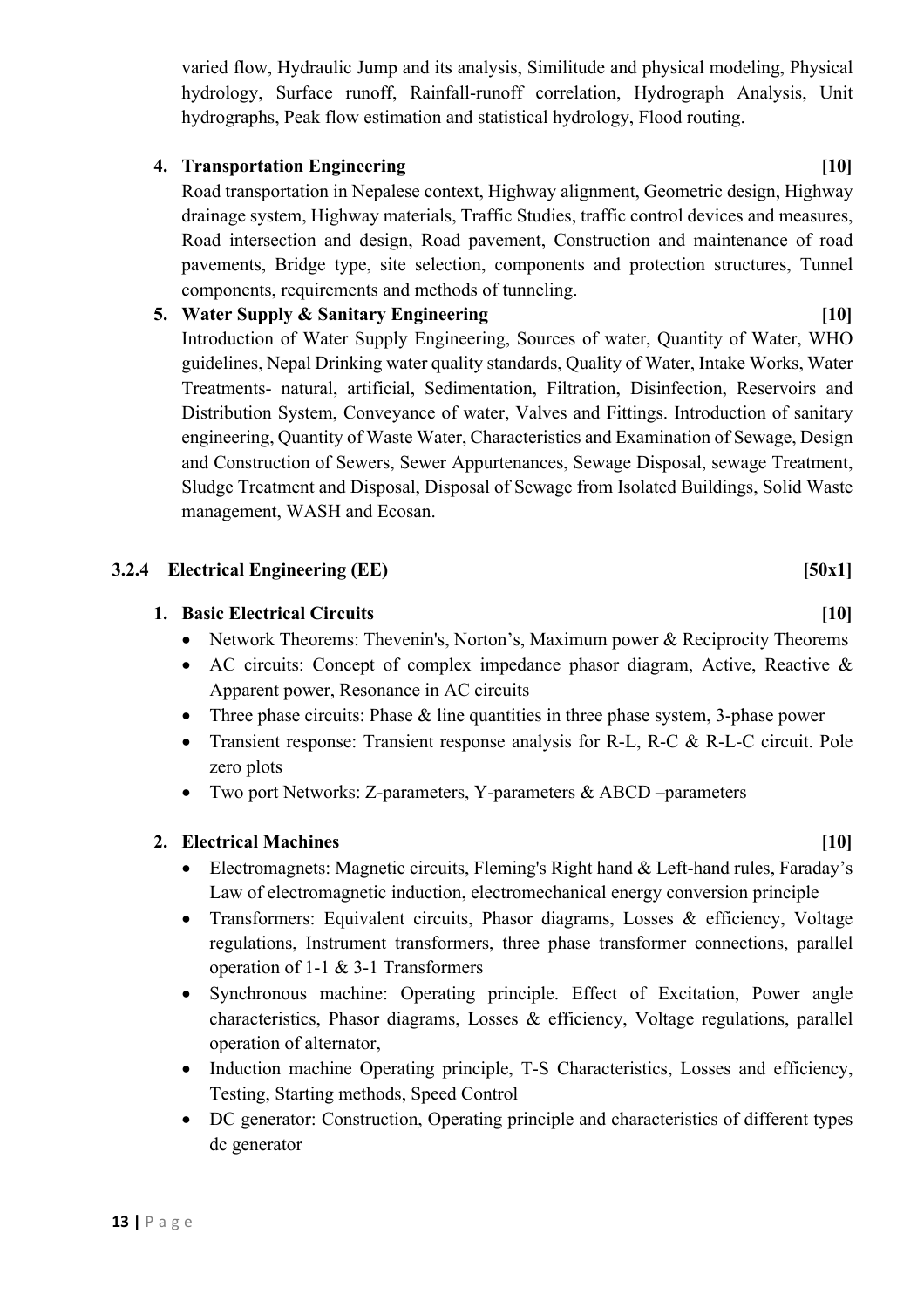• DC motor: Operating principle, Characteristics of different types dc motor, Speed control and starter

#### **3. Power Systems [20]**

- Transmission line: Line parameters, per unit system representation, single line diagrams, sort, medium & long lines, efficiency & regulations.
- Transmission line design: selection of voltage, conductor, sag calculation, stringing chart, line insulators and string efficiency
- Distribution system: Radial and loop distribution, Rural and Urban Distribution system
- Economics of Generation: Load curve, Load duration curve, Diversity factor. Load factor, loss of load factor, tariff schemes,
- Load flow: Bus classification, Y-bus formation G-S & N-R load flow methods
- Stability studies: Swing equations, equal area criterion, Stability enhancement techniques
- Series & shunt compensations
- Fault calculations: Symmetrical & unsymmetrical faults in power systems, grounded & undergrounded systems, over Voltages in transmission lines, surge arrestors
- Over voltage in transmission line: Temperature over voltage, switching over voltages and lightning overvoltage
- Relays and circuit breakers: Instantaneous & IDMT relays, ABC, VCB & gas circuit Surge arresters brasses, differential & distance protection schemes
- Power control: Load-frequency control, VAR-Volt control
- Safety Engineering: Electric shocks, Equipment Earthing Mat earthing of power stations, measurement of earth resistivity and earth resistances

#### **4. Power Electronics** [10]

- Power electronics devices: Diode, IGBT, BJT, MOSFET
- Operational amplifier: Thyristors, GTO, TRAIC
- Rectifiers: Single Phase & three phase rectifiers, uncontrolled and controlled rectifiers
- Inverters: single phase  $\&$  three phase invertors
- Choppers: Step up and step-down choppers, chopper Classifications.

#### **3.2.5 Electronics and Computer Engineering (EC) [50x1]**

| 1. Electrical Circuit and System                                           | [5]    |
|----------------------------------------------------------------------------|--------|
| Ohms law, Kirchhoff's laws                                                 |        |
| The venin's Norton's and maximum power transform theorem                   |        |
| Active, reactive and apparent power (single $&$ three-phase) and resonance |        |
| Transient and steady state analysis, pole zero plots. two-port parameters. |        |
| 2. Electronics Circuit and System                                          | $[10]$ |
| Integrated circuit technology and device models                            |        |
| <b>Operational Amplifier circuits</b><br>$\bullet$                         |        |
| Operational Amplifier characterization                                     |        |
| Power supplies and voltage regulators                                      |        |
| Untuned and tuned amplifiers                                               |        |
| Oscillator circuits                                                        |        |
| Digital-to-Analog (DAC) and Analog-to-Digital (ADC) conversion             |        |
| Instrumentation and isolation amplifiers                                   |        |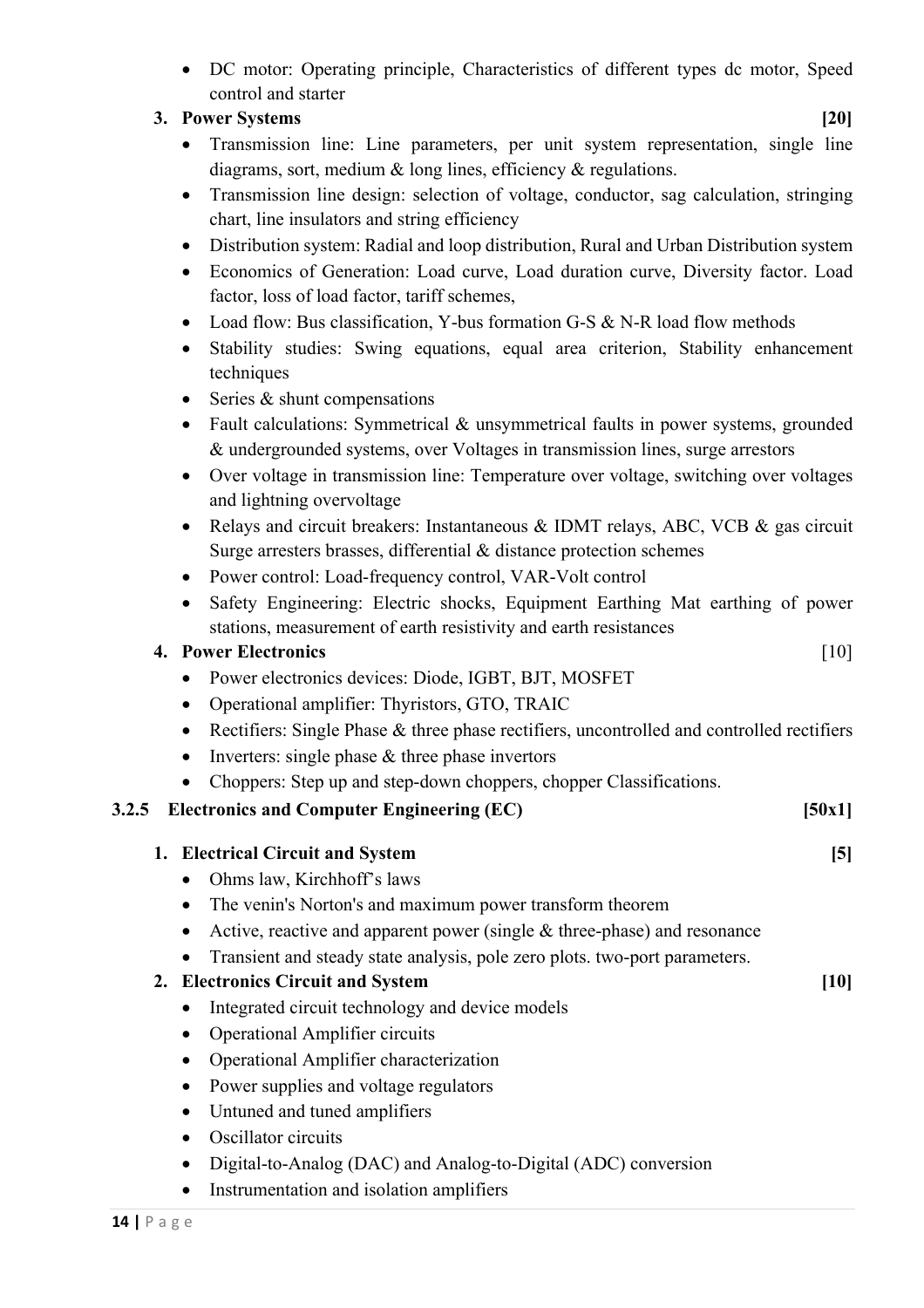|       | Operational amplifier-bipolar transistor logarithmic amplifiers                          |
|-------|------------------------------------------------------------------------------------------|
|       | Log-antilog circuit application                                                          |
|       | Communication circuits                                                                   |
|       | Switched power supplies<br>$\bullet$                                                     |
|       | Introduction to power electronics<br>$\bullet$                                           |
|       | 3. Computer Architecture<br>$[10]$                                                       |
|       | Fundamentals of Computer Architecture & Organization                                     |
|       | Number System<br>$\bullet$                                                               |
|       | Boolean Algebra<br>$\bullet$                                                             |
|       | Logic Gates<br>٠                                                                         |
|       | Combination and Sequential Logic                                                         |
|       | A/D and D/A Conversion                                                                   |
|       | Memory<br>$\bullet$                                                                      |
|       | <b>Instruction Set</b><br>$\bullet$                                                      |
|       | Operating System and Application Program Concepts                                        |
|       | <b>Computer Applications</b>                                                             |
|       | 4. Computer Networks<br>$\left[5\right]$                                                 |
|       | 5. Communication System<br>$[4]$                                                         |
|       | Analog and Digital Communication Theory and System                                       |
|       | 6. Object Oriented Programming Language<br>$\lceil 8 \rceil$                             |
|       | Object oriented programming concepts<br>٠                                                |
|       | Introduction to C++<br>٠                                                                 |
|       | <b>Operator Overloading</b><br>٠                                                         |
|       | Encapsulation<br>$\bullet$                                                               |
|       | Polymorphism<br>$\bullet$                                                                |
|       | Inheritance<br>٠                                                                         |
|       | Templates and file handling                                                              |
| 7.    | <b>Discrete Structure</b><br>[8]                                                         |
|       | Propositional logic and predicate logic                                                  |
|       | Methods of proof and formal reasoning<br>٠                                               |
|       | <b>Binary relations</b><br>٠                                                             |
|       | Finite state automata<br>٠                                                               |
|       | Recurrence Relation<br>٠                                                                 |
|       | Graph theory and graph algorithms<br>٠                                                   |
| 3.2.6 | Mechanical & Industrial Engineering (MI)<br>[50x1]                                       |
|       |                                                                                          |
|       | 1. Thermodynamics and Heat Transfer<br>$[12]$                                            |
|       | Equality of Temperature and Zeroth Law of Thermodynamics, Heat Transfer and Work         |
|       | Transfer<br>$\bullet$                                                                    |
|       | Control Mass and Control Volume Formulation of First Law, Steady State Applications<br>٠ |
|       | Entropy, Second Law of Thermodynamics for an Isolated System, Control Mass and<br>٠      |
|       | Control Volume Formulation of second law<br>٠                                            |
|       | Second Law, Entropy Relations and Isentropic Process, Heat Engine, Heat Pump and<br>٠    |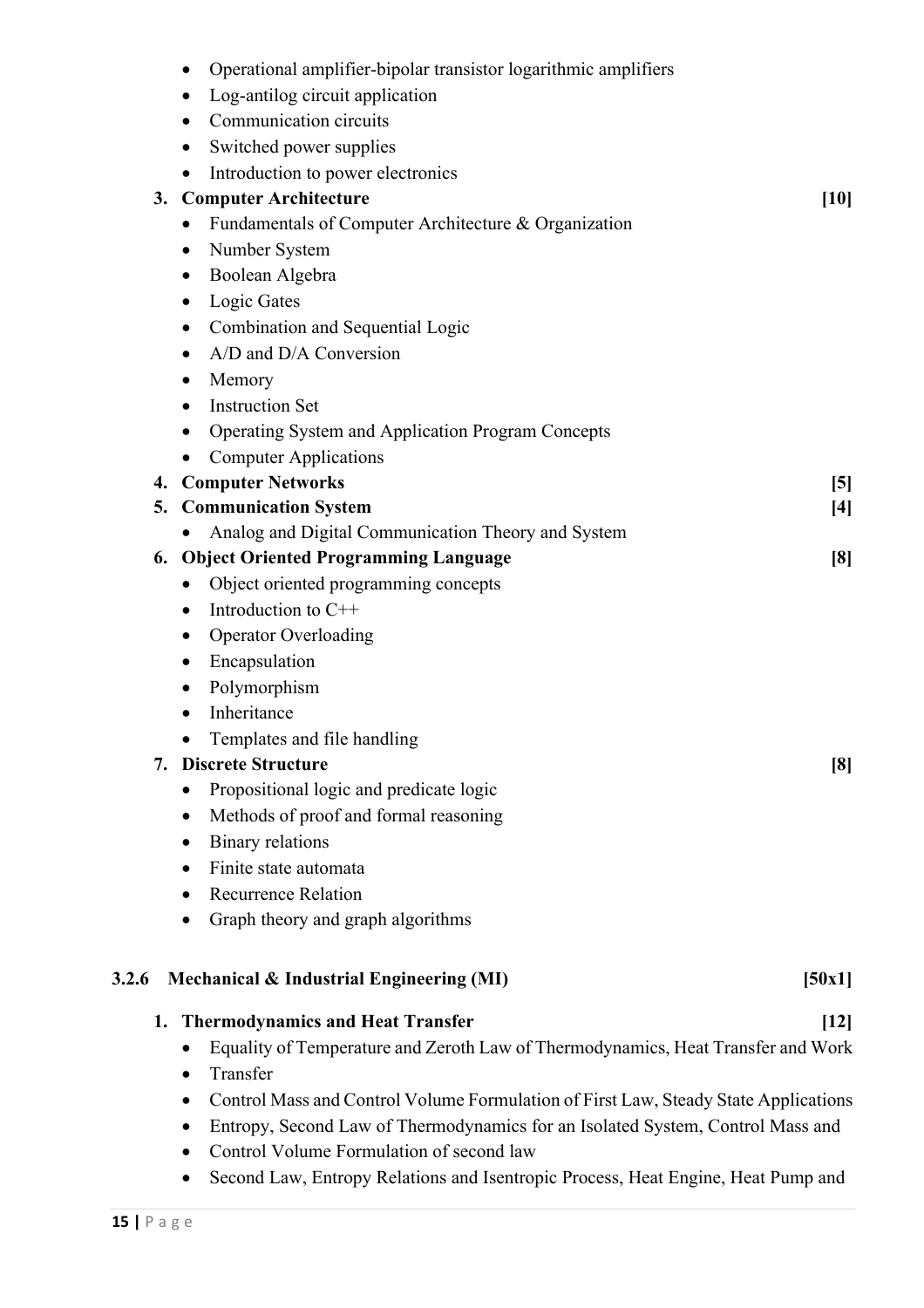- Refrigerator
- Carnot Cycle, Brayton Cycle, Rankin Cycle, Otto Cycle, Diesel Cycle, Vapour
- Compression Cycle
- One dimensional steady state heat Conduction through a plane wall, Radial steady state heat conduction through a hollow cylinder, Heat flow through composite structures, Electrical Analogy for thermal resistance, Convection Fundamentals and Radiation Heat
- Transfer Fundamentals
- IC Engines

#### **2. Fluid Mechanics and Fluid Machine [10]**

- Basic concepts and Fluid and flow
- Flow measurement
- Continuity equation, Momentum equation, Bernoulli's equation and their applications
- Viscous flow, flow inside closed conduits and head losses
- Water turbines
- Turbo machines
- Water Pumps

#### **3. Mechanics and Strength of Materials [12]**

- Concept of particles and rigid bodies
- Effect of forces on particles and rigid body
- Applications of equilibrium equations for solving problems of particles and rigid bodies (in 2- Dimensions and 3-Dimensions.)
- Types of structures, statically determinate and indeterminate
- Moments and couples
- Distributed forces, C.G., Centroid, area and Mass moment of inertia,
- Kinematics of particles and rigid bodies
- Equations of motion
- Dynamic equilibrium
- Kinetics of particles and rigid bodies
- Applications of Newton's Second Law
- Application of Principle of Work and Energy
- Principle of Impulse and Momentum
- Conservation of Energy
- Concept of Stress and Strain
- Types of loads and Beams
- Materials Properties and Material Testing
- Shear Force, Bending Moment diagram
- Mechanical Design

#### **4. Energy [8]**

- Sources of conventional energy, fossil fuels, calorific values
- Renewable energy sources and their nature
- Basic concepts of: Solar thermal energy, Solar photo-voltaic energy, wind energy, Biomass, Geothermal energy and Hydraulic energy
- Consumption and environmental aspects of energy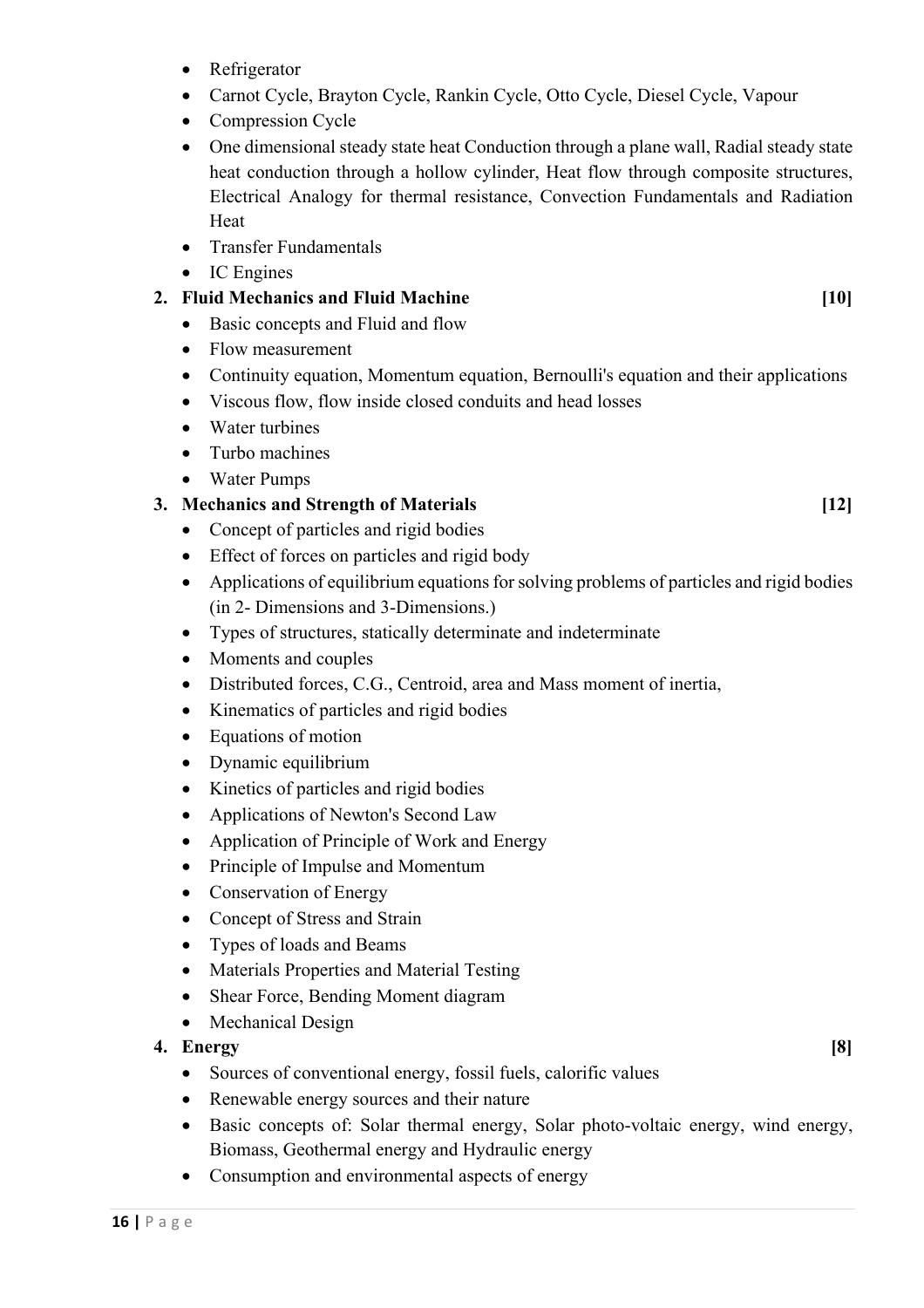#### **5. Industrial Engineering and Management [8]**

- Classification of manufacturing processes.
- Materials selection criteria
- Elements of cost
- Role of production, operation management and system concepts
- Production planning and control
- Plant location and plant layout design
- Forecasting techniques
- Inventory Control
- Decision making process
- Quality Assurance and Quality Control

#### **3.2.7 MSc in Geospatial Engineering (GE) (50x1)**

#### **1. Traditional Surveying, Survey Networks and Modern Techniques of Surveying [12]**

• Fundamentals of surveying; triangulation and trilateration; bathymetric survey for determination of depth of waterbodies and profile and cross-sections including discharge measurements; setting out of building, road, bridges and other structures; national trig points, reference level surface (orthometric, ellipsoid, geoid) and gravity measurement; principles of photogrammetry and remote sensing, application of photogrammetry and remote sensing; flight planning; photogrammetric products; different systems of remote sensing; distortions in satellite imageries; image processing and interpretation.

#### **2. Spatial Data and Spatial Information System [10]**

• Map projections and projected coordinate systems; vector and raster data format; topology; spatial data acquisition and analysis (buffer analysis, network analysis, spatial overlay, watershed analysis, terrain analysis, etc.); presentation of outcomes of spatial analysis; importance of GIS and web GIS, different fields of application of GIS and web GIS; E-R model; relational data model; spatial database management system (SDBMS); standard query language (SQL) for spatial databases

#### **3. Geodesy, GNSS and Adjustment of Observations [12]**

• Reference systems: astronomical, geocentric, geodetic and plane coordinate systems; ICRF, ITRF, ECEF, WGS84, Everest 1830; transformation between different reference systems; time systems; measurement of gravity potential; terrestrial, astronomical and satellite positioning; GNSS observables and mathematical models for positioning; satellite orbits; GNSS system biases and mitigation measures; satellite geometry and dilution of precision (DoP); GNSS survey techniques; field survey specifications; integration of INS in GNSS; augmentation systems; redundant observations, error eclipse and confidence level; linear and non-linear adjustment models; least square adjustment method; statistical testing (univariate and multivariate).

#### **4. Cartography and spatial visualization [6]**

• Elements of map; types of map; principles and planning of map design; map design procedure; map layout; color scheme; typographic guidelines; map production and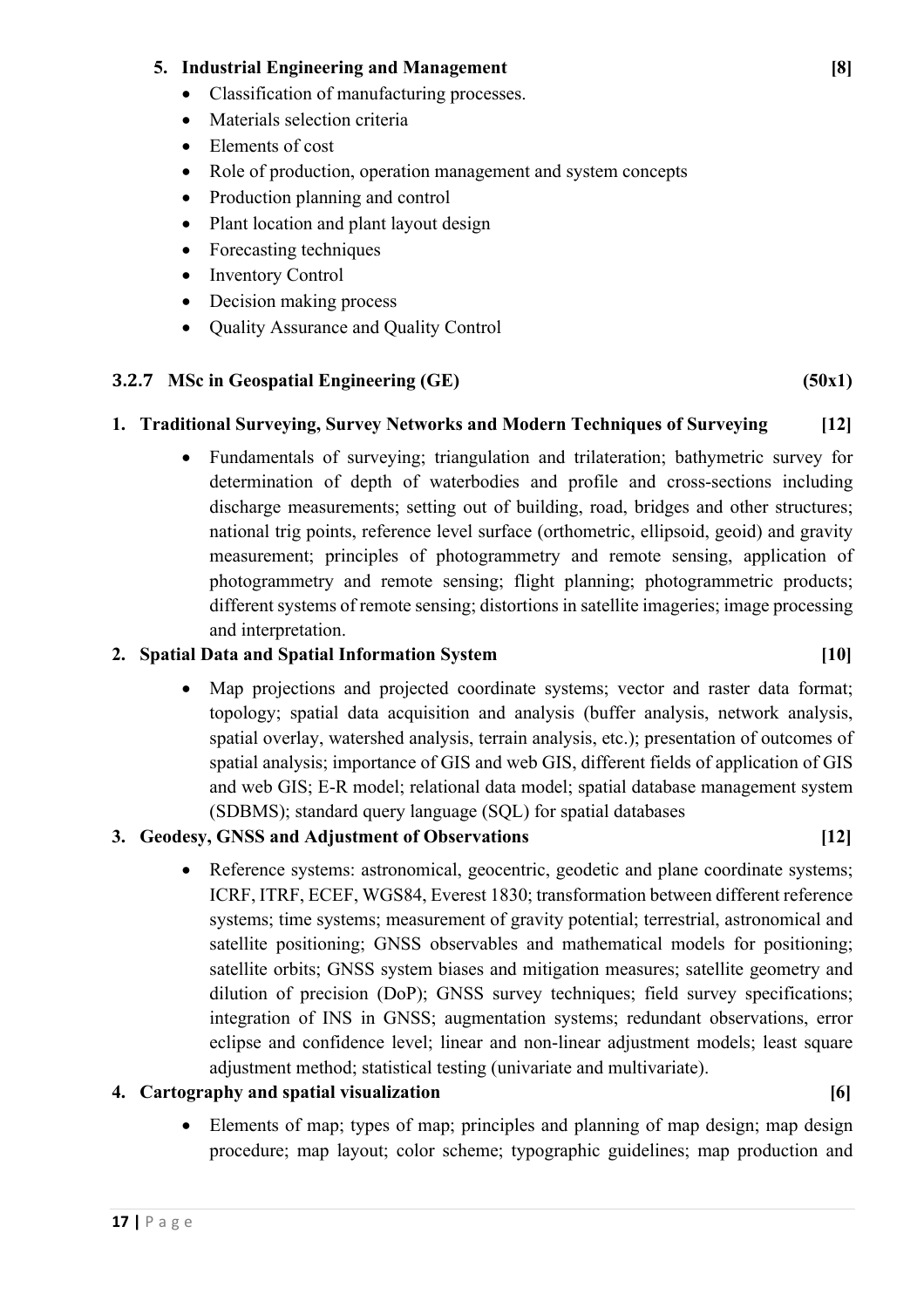dissemination techniques; application of GIS in map design; static, dynamic, animated, interactive and collaborative web mapping and OGC standards.

#### **5. Cadastre, and Land Administration and Management [10]**

• Concept and types of cadastre; importance of cadastral system; analog vs digital cadastral system; different components of cadastre and technical requirements for cadastral survey in Nepalese context; different methods of cadastral survey including workflow; land registration process, updating and archiving of cadastral documents in Nepal; legal framework for cadastral system; international practices in cadastre; different components and advantages of LIS; stakeholders and their role in LIS; maintenance of cadastre and LIS in Nepal; national land policy; land market, taxation, reform and land use planning; land tenure and tenure security; issues of land management; land conflict and its resolution; modernization of land administration and management in Nepal.

#### **3.2.8 M.Sc. in Applied Mathematics (AM) (50x1)**

#### **1. Calculus [15]**

• Double integral; First order linear and non- linear differential equations; Differential equation of first order and first degree and their applications; Linear differential equations with constant coefficients; Second order linear differential equations; Partial differential equation of first order

#### **2. Algebra [15]**

- Binary operations and properties of integers: Binary operations, algebraic structures, equivalence relations and equivalence classes, properties of integers and prime number, divisors and greatest common divisors, prime factors and unique factorization theorem, congruencies and residue classes.
- Groups : Definition, semi-groups and groups, order of a group, properties of groups, integral power of an element, subgroups and their properties, cyclic groups, order of an element of a group, normalizer, permutation groups, normal subgroups, quotient groups and their properties, homomorphism, kernel and isomorphism
- Rings and fields: Rings and their special classes, elementary properties of rings, zero divisor and division ring, integral domain, field and their properties.
- Theory of polynomial equations, cubic and biquadratic equations, numerical solution of equations
- Linear maps and matrices.

#### **3. Mathematical Analysis [10]**

- Elementary logic
- Real number system, point set topology of the real line, sequences and series of the real numbers
- Euclidian spaces and metric spaces, completeness, sequences in metric space, sequences and series of functions
- Improper integrals

#### **4. Fundamentals of Statistics [10]**

- Population and sample, Presentation of data
- Measures of central tendency and Measures of dispersion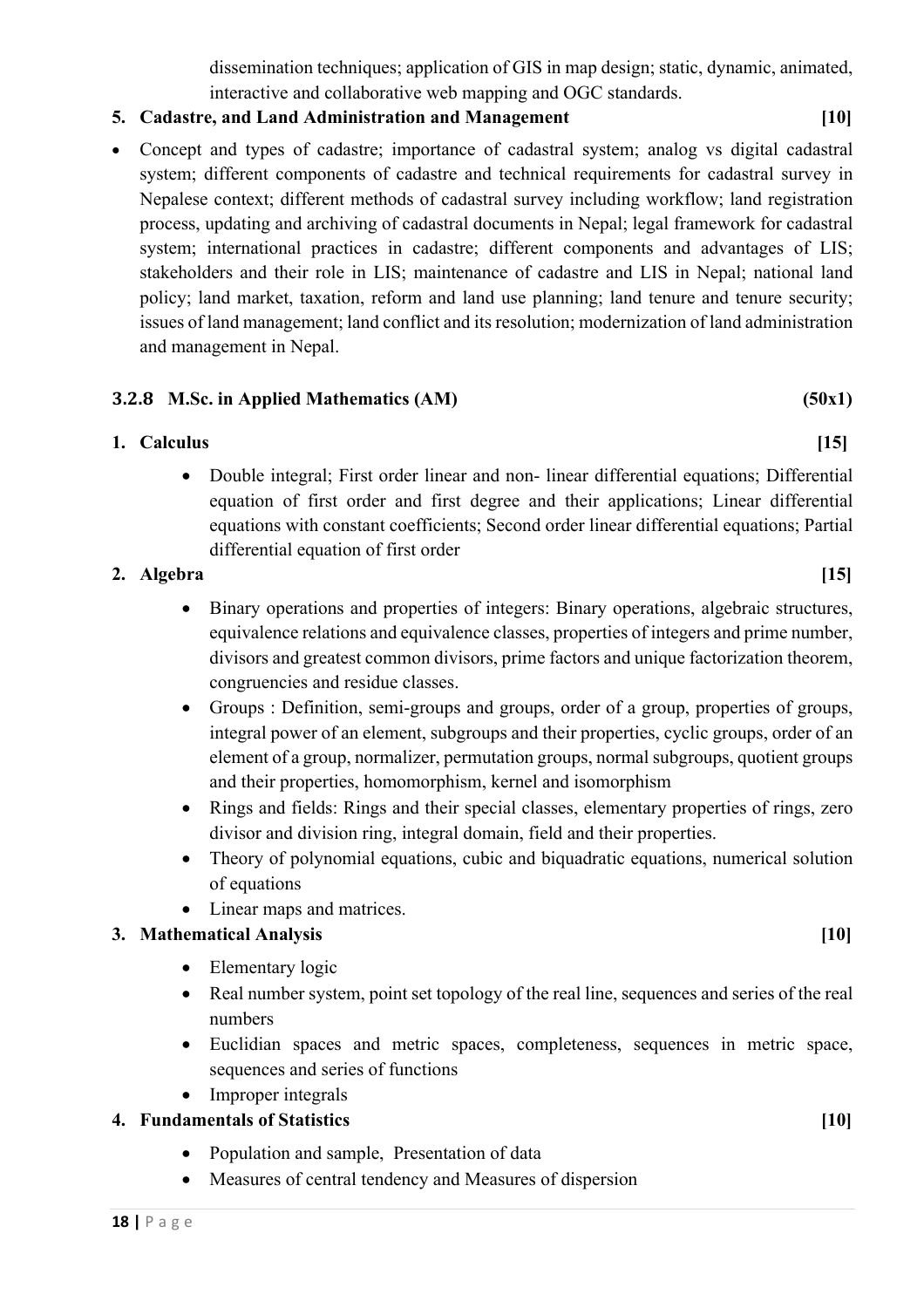- Moments, skewness and kurtosis
- Index numbers, Time series analysis
- Correlation and regression, Analysis of categorical data
- Estimation and hypothesis testing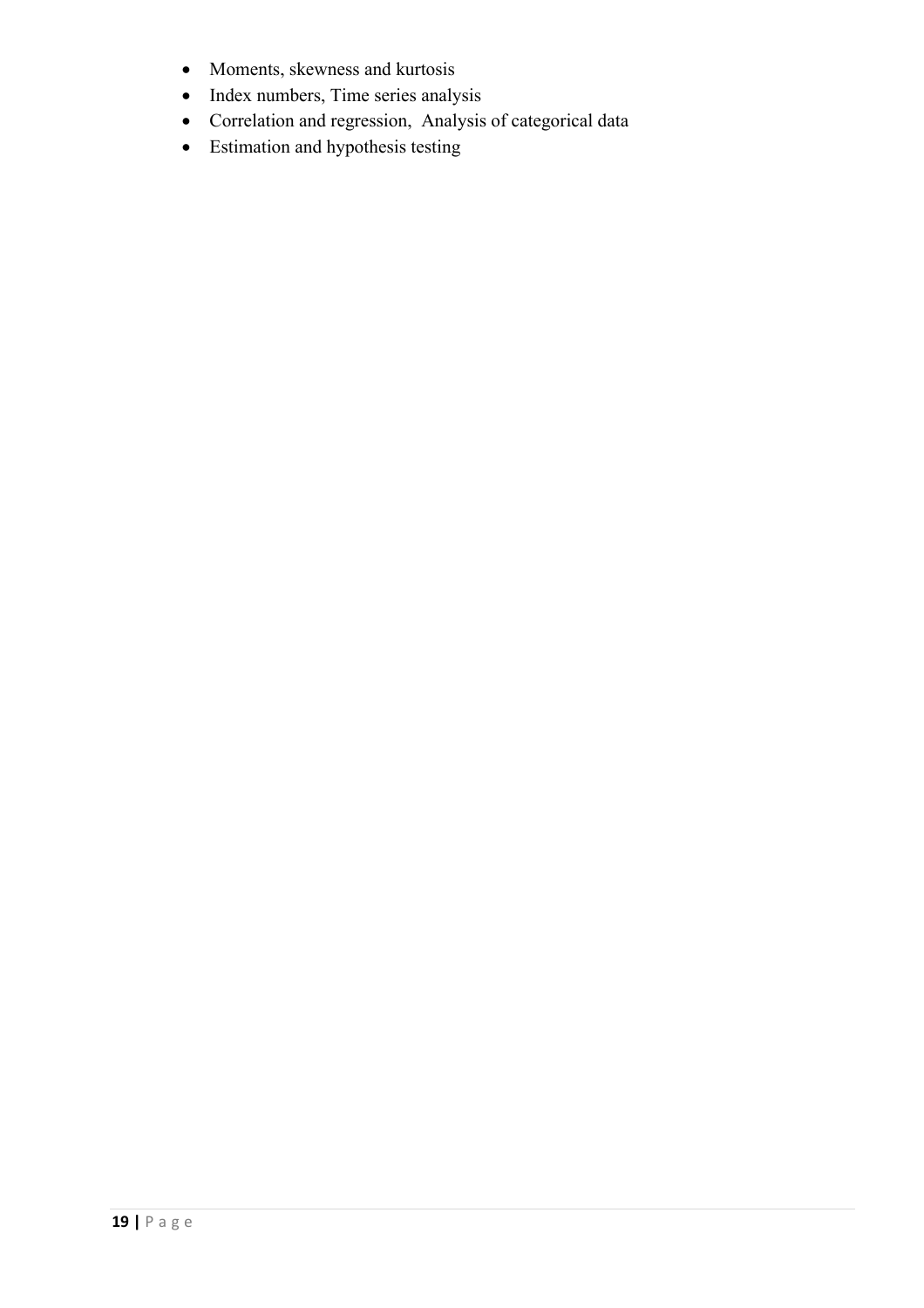## **4 ACADEMIC RULES AND REGULATIONS**

#### **4.1 Duration of the Course and Barrier System**

The normal duration of the course for the fulfillment of the degree is two academic years. The Maximum period within which a student is allowed to complete the course is four academic years. Only those students who are able to secure minimum 50% of the total credit of any semester will be allowed to be admitted in the next semester. Unsuccessful students have to repeat the courses in which they failed and should pay course registration fee for those courses. (Rs 2,000/- per credit)

Student must submit the examination form in each semester with necessary examination fee before completion of his/her Master's Degree. If any student is not able to submit the examination fee for any semester, he/she will not be allowed to enroll for next semester.

#### **4.2 Course Structure**

The course consists primarily of two types of courses: Core and Elective courses. Core courses are mandatory whereas elective courses can be selected by the students. A student should take 24 credits of core courses, 16 credits of elective and/ or open elective courses, 4 credits of project and 16 credits of thesis. A student is allowed to take up to 20 credits of courses per semester.

#### **4.2.1 Credit System**

The curriculum is organized in the framework of credit system. Each course has a certain number of credits which indicates the weight. The number of credits depends on the contact hours for the course. Normally a course of 4 credits is designed for 4 contact hours of lecture classes plus tutorial, laboratory and assignment works per week, for 15 weeks of one semester. The tutorial on each course may include laboratory, simulation works, assignment and seminar works as prescribed by the department. Table-VI show the course structure for the Master Programs.

|                         |            |                                         |           | $\overline{\phantom{a}}$ |                      |
|-------------------------|------------|-----------------------------------------|-----------|--------------------------|----------------------|
|                         |            | Year/Part Core Courses Elective Courses | Project   | Thesis                   | <b>Total Credits</b> |
| $\mathbf{I}/\mathbf{I}$ | 16 Credits | 0-4 Credits                             |           |                          | $16 - 20$            |
| I/H                     | 8 Credits  | 4-12 Credits                            |           |                          | $12 - 20$            |
| II/I                    |            | 0-8 Credits                             | 4 Credits |                          | $4 - 12$             |
| II/II                   |            |                                         |           | 16 Credits               |                      |
| <b>Total</b>            | 24 Credits | <b>16 Credits</b>                       |           | 4 Credits 16 Credits     | <b>60 Credits</b>    |

|  | Table-VI: Course Structure and Credit System of M.Sc. Programs |  |  |
|--|----------------------------------------------------------------|--|--|

#### **4.2.2 Provision for Open Elective**

Any student can take a maximum of 8 credits of open elective courses offered by the other master programs of the same department or other departments.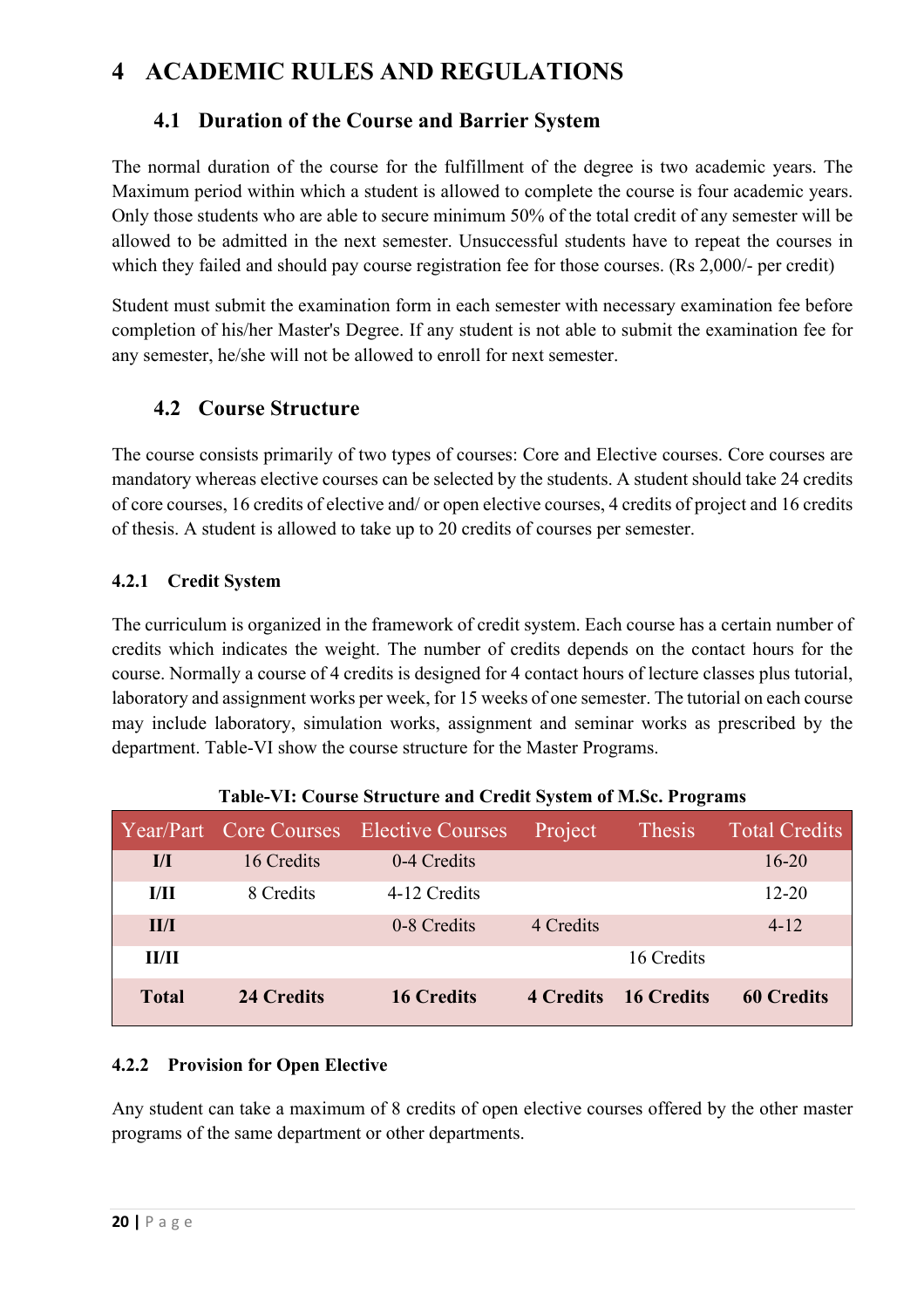#### **4.2.3 Instruction Methods**

The courses comprise Lectures, Tutorials, Laboratory works and seminars, short projects as applicable. The assignments would be given by the concerned faculty. Reference materials including international publications, journals, handbooks, web sites, related software etc. will be used as per necessity. The course contents are designed in such a way that considerable self-learning efforts should be applied by the students. Innovative approaches and ideas are also encouraged.

The evaluation is based on the internal evaluation (40%) and the final examination (60%). The students have to pass separately in the internal evaluation as well as in the final examination. The minimum pass marks for the internal and final evaluation is 50%.

The internal evaluation is based on the continuous assessment by the course teacher. It is carried out by internal assessments, assignments, seminar works and other such activities.

The final evaluation is conducted at the end of semester by Examination Control Division, Institute of Engineering, Tribhuvan University.

The final percentage of marks is calculated by the following formula:

Total percentage =  $\frac{\sum (credit * marks \ obtained)}{S(s-1))}$  $\Sigma$  Credits

The marks percentage and division awarded will be as:

| Percentage    | <b>Division</b> |
|---------------|-----------------|
| 75 % or Above | Distinction     |
| 65 < 75       | First           |
| 50<65         | Second          |

To qualify for the M.Sc. Degree, a student must satisfactorily complete all required coursework of at least 60 credits including an individual thesis work. **M.Sc Degree will be awarded to the students in the same name of the program under which the student has enrolled during admission. For example, if the student is enrolled in Renewable Energy Engineering program and later graduates in the same program, she/he will be awarded the degree as M.Sc. in Renewable Energy Engineering. No other related certificate/degree will be provided.**

#### **4.3 Elective Registration**

Students should register themselves in the elective courses offered by the programs in that semester before the beginning of the class. For the open electives students of each program should apply to their respective program coordinator and he/she will proceed it to the related program/department. Elective registration should be finalized by the program coordinator within first week from the beginning of the semester. Minimum number of students for each elective course should not be less than 6.

#### **4.4 Thesis Registration**

Students should pass all the core courses for registration of thesis but have to pass all the courses including elective courses before thesis defense.